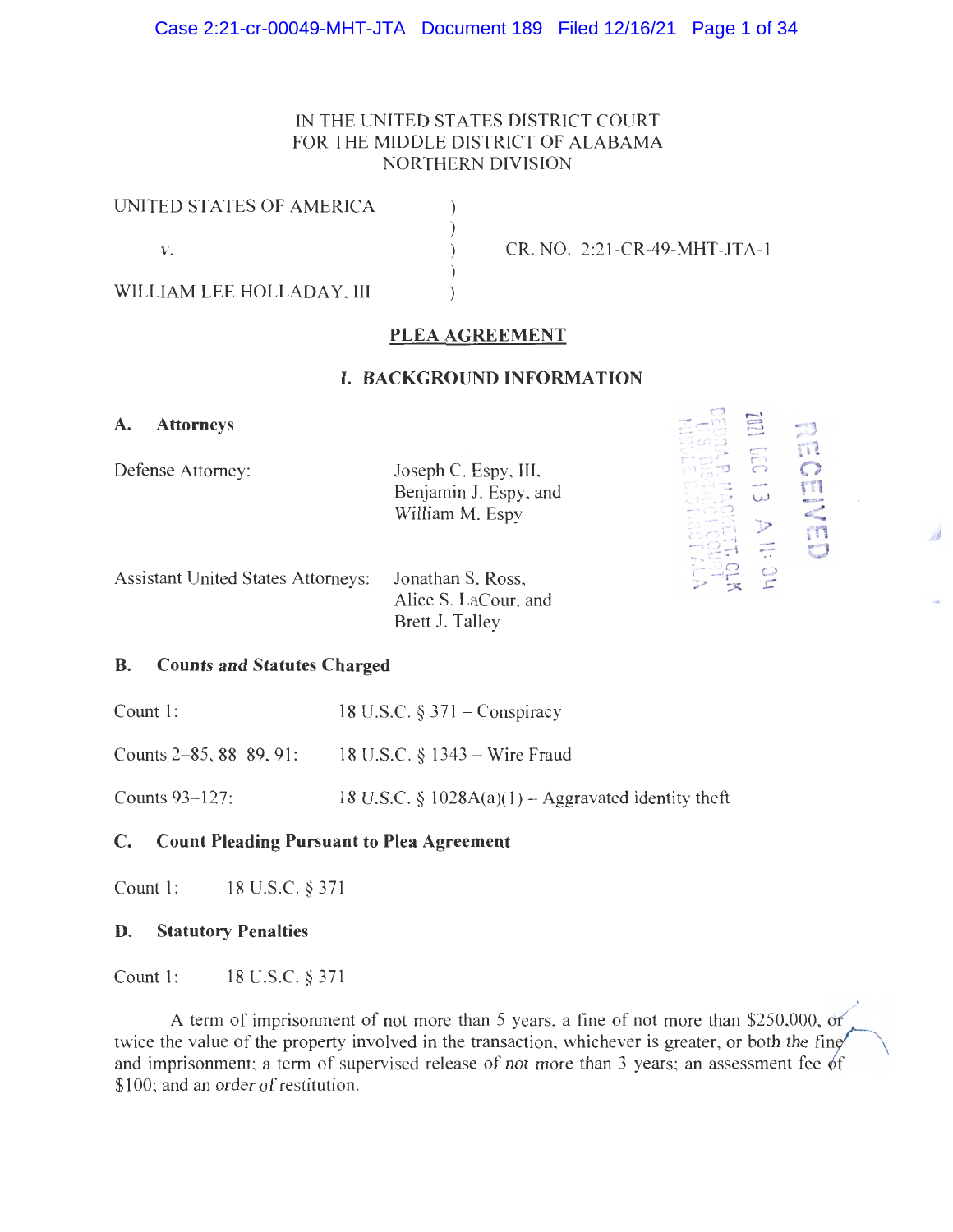# E. Elements of the Offense

| Count 1: |                   | 18 U.S.C. § 371:                                                                                                                                                                                              |
|----------|-------------------|---------------------------------------------------------------------------------------------------------------------------------------------------------------------------------------------------------------|
|          | First:            | Two or more people in some way agreed to try to accomplish a shared and<br>unlawful plan;                                                                                                                     |
|          | Second:           | The defendant knew the unlawful purpose of the plan and willfully joined<br>in it:                                                                                                                            |
|          | Third:            | During the conspiracy, one of the conspirators knowingly engaged in at<br>least one overt act as described in the indictment;                                                                                 |
|          | Fourth:           | The overt act was committed at or about the time alleged and with the<br>purpose of carrying out or accomplishing some object of the conspiracy.                                                              |
|          | Object Offense:   | 18 U.S.C. § 1343:                                                                                                                                                                                             |
|          | First:            | The defendant knowingly devised or participated in a scheme to defraud<br>someone by using false or fraudulent pretenses, representations, or<br>promises;                                                    |
|          | Second:           | The false pretenses, representations, or promises were about a material fact;                                                                                                                                 |
|          | Third:<br>Fourth: | The defendant acted with the intent to defraud; and<br>The defendant transmitted or caused to be transmitted by wire some<br>communication in interstate commerce to help carry out the scheme to<br>defraud. |
|          | Object Offense:   | 18 U.S.C. § 1341:                                                                                                                                                                                             |
|          | First:            | The defendant knowingly devised or participated in a scheme to defraud<br>someone by using false or fraudulent pretenses, representations, or<br>promises;                                                    |
|          | Second:<br>Third: | The false pretenses, representations, or promises were about a material fact;<br>The defendant acted with the intent to defraud; and                                                                          |
|          | Fourth:           | The defendant used the United States Postal Service by mailing or causing<br>to be mailed some matter, communication, or item to carry out the scheme<br>to defraud.                                          |

# II. INTRODUCTION

Jonathan S. Ross, Alice S. LaCour, and Brett J. Talley, Assistant United States Attorneys,

and Joseph C. Espy, III, Benjamin J. Espy, and William M. Espy attorneys for the defendant,

William L. Holladay, III, pursuant to Rule 11(c)(1)(A) of the Federal Rules of Criminal Procedure,

with the authorization of the defendant, submit this plea agreement. The terms are as follows.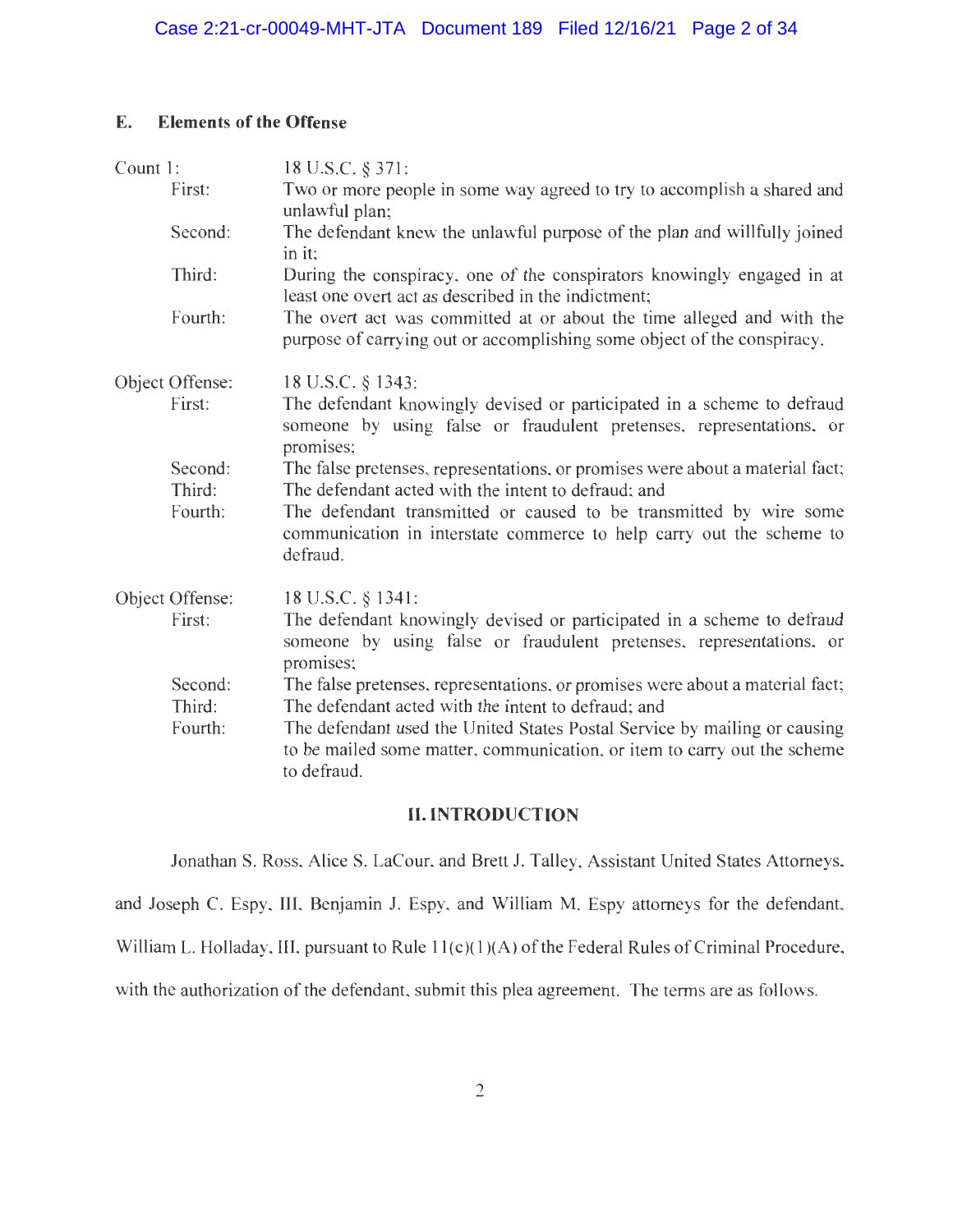#### III.THE GOVERNMENT'S PROVISIONS

1. Pursuant to Rule  $11(c)(1)(A)$ , the government agrees that it will, at the sentencing hearing, move to dismiss Counts 2 through 85, 88, 89, 91, and 93 through 127. The government further agrees that it will not bring any additional charges against the defendant for the conduct described in the Indictment.

2. The government acknowledges that the defendant assisted authorities in the investigation and prosecution of the defendant's own misconduct by timely notifying the government of the defendant's intention to enter a guilty plea, thereby permitting the government to avoid preparing for trial and allowing the government and the Court to allocate resources efficiently. Provided the defendant otherwise qualifies, and that the defendant does not, before the date of the sentencing hearing, either personally or through the actions of the defense attorney on behalf of the defendant, take any action inconsistent with the acceptance of responsibility, the government will move at or before the sentencing hearing for a further reduction of one level. See U.S.S.G. § 3E1.1(b). Determination of whether the defendant met the defendant's obligations to qualify for a reduction pursuant to  $\S 3E1.1(b)$  is at the sole discretion of the government. Further, the government reserves the right to oppose the defendant's receiving a two-level reduction pursuant to  $\S 3E1.1(a)$  should the government receive information indicating that, between the date of the plea hearing and the date of the sentencing hearing, the defendant, either personally or through the actions of the defense attorney on behalf of the defendant, has acted inconsistently with the acceptance of responsibility.

3. The government reserves the right to argue for or against the application of any specific offense characteristic or Chapter 3 adjustment. Additionally, the government reserves the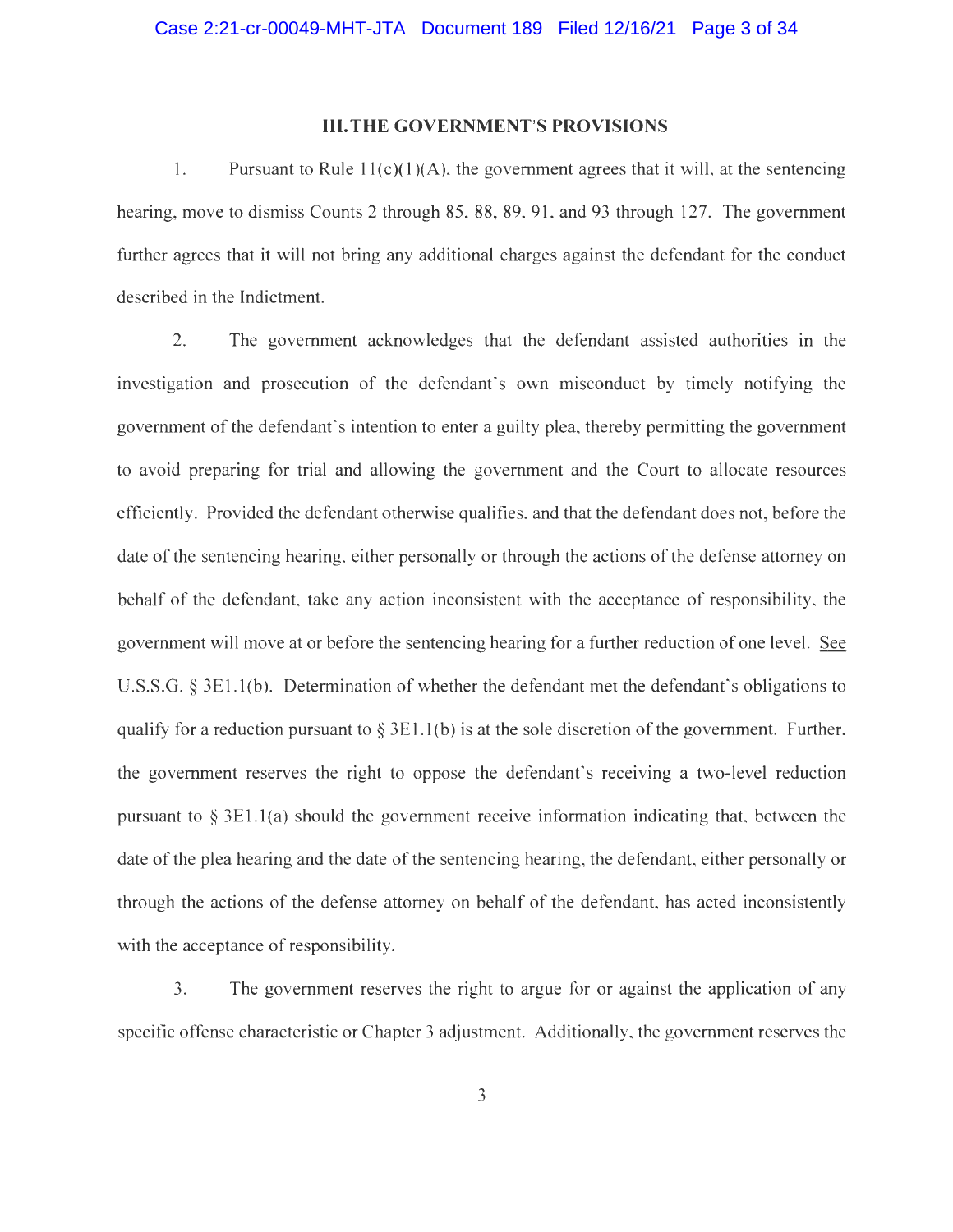### Case 2:21-cr-00049-MHT-JTA Document 189 Filed 12/16/21 Page 4 of 34

right to provide information to the United States Probation Office (Probation) regarding the defendant's criminal history. This agreement does not obligate the government to make any recommendation regarding the defendant's criminal history score or resulting criminal history category.

4. In consideration for the defendant's plea of guilty to Count 1, the government will, within 24 hours of the defendant entering and the Court accepting his guilty plea, seek leave of the Court pursuant to Rule 48(a) of the Federal Rules of Criminal Procedure to dismiss with prejudice all charges pending in the indictment against the defendant's spouse. Co-defendant Deborah Irby Holladay. The government further agrees that, provided that the defendant enters his guilty plea, the government will not pursue any additional charges against Deborah Irby Holladay arising out of conduct alleged in the Indictment.

5. The government agrees that it will not, in any civil, criminal, or administrative forfeiture proceeding related to the matters alleged in the Indictment in this case, seek to obtain any funds currently held in any pension account owned by TREY HOLLADAY or his spouse. The defendant agrees that he will, within 48 hours of entering his guilty plea, voluntarily surrender all professional education certifications and licenses he currently holds.

### IV. THE DEFENDANT'S PROVISIONS

### A. Plea and Sentencing

6. The defendant agrees to plead guilty to Count 1 and to make factual admissions of guilt in open court. The defendant further agrees to waive any right the defendant may have to subsequently withdraw the guilty plea pursuant to Rule  $11(d)(2)$ . The defendant also promises to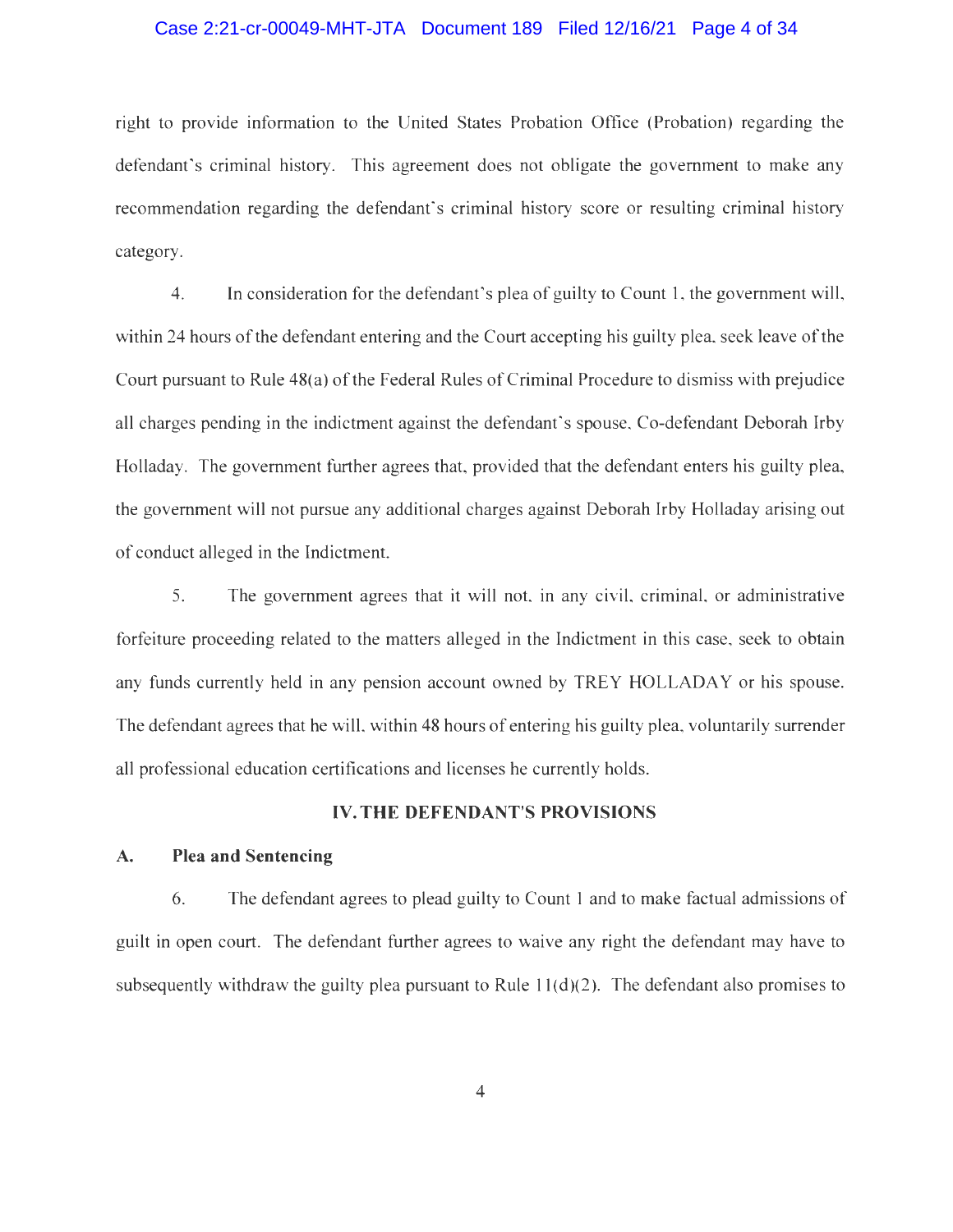### Case 2:21-cr-00049-MHT-JTA Document 189 Filed 12/16/21 Page 5 of 34

refrain from taking any action inconsistent with the defendant's acceptance of responsibility for the offense to which the defendant is pleading guilty.

7. The defendant acknowledges his understanding that he will be allowed an opportunity to withdraw his guilty plea in the event that the Court does not accept any or all of the provisions set forth pursuant to Rule  $11(c)(1)(A)$ .

8. The defendant agrees that. at or before the sentencing hearing, he will not request any sentence that includes a term of imprisonment of less than 30 months' imprisonment.

9. The defendant agrees not to commit any other federal, state, or local offense while awaiting sentencing, regardless of whether that offense is charged or chargeable. The defendant agrees to provide truthful information to Probation and to the Court in all presentence and sentencing proceedings.

# B. Fines and Restitution

10. The defendant agrees to pay all fines and restitution imposed by the Court to the Clerk of the Court. The defendant acknowledges that the full fine and restitution amounts shall be considered due and payable immediately. If the defendant cannot pay the full amount immediately and is placed in custody or under the supervision of Probation at any time, the defendant agrees that the United States Bureau of Prisons and Probation will have the authority to establish payment schedules to ensure payment of the fine and restitution. The defendant further agrees to cooperate fully in efforts to collect any financial obligation imposed by the Court by set-off from federal payments, execution on non-exempt property, and any other means the government deems appropriate. The defendant also agrees that the defendant may be contacted by government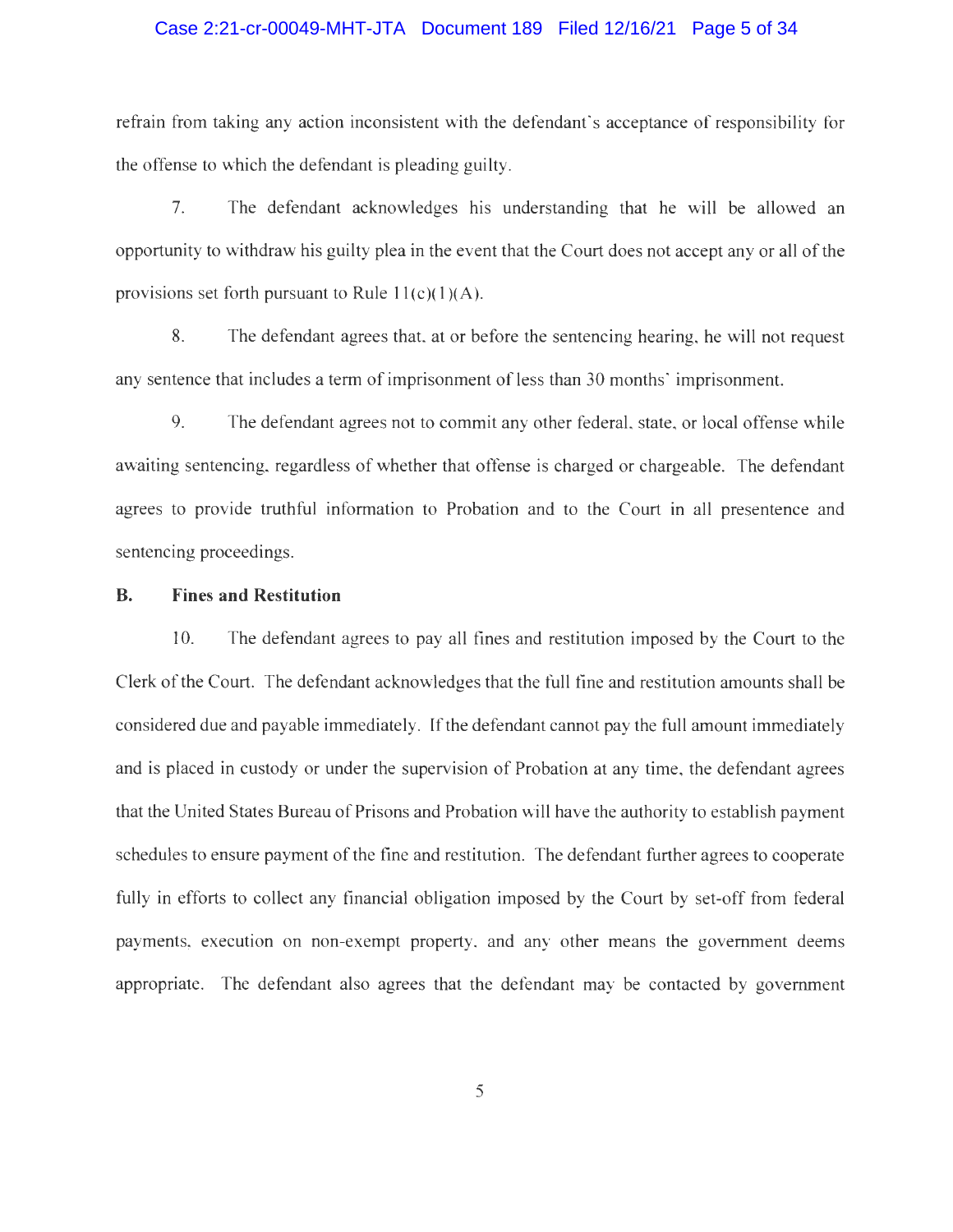### Case 2:21-cr-00049-MHT-JTA Document 189 Filed 12/16/21 Page 6 of 34

officials regarding the collection of any financial obligation imposed by the Court without notifying the defendant's attorney and outside the presence of the defendant's attorney.

11. To facilitate the collection of financial obligations imposed in this case, the defendant agrees to disclose fully all assets in which the defendant has any interest or over which the defendant exercises control, directly or indirectly, including those held by a spouse, nominee, or third party. Further, the defendant will, if requested by the government, promptly submit a completed financial statement to the Office of the United States Attorney for the Middle District of Alabama in a form the government provides and as the government directs. The defendant promises that such financial statement and disclosures will be complete, accurate, and truthful. The defendant expressly authorizes the government to obtain a report on the defendant's credit in order to evaluate the defendant's ability to satisfy any financial obligation imposed by the Court.

12. The defendant certifies that the defendant has made no transfer of assets in contemplation of this prosecution for the purpose of evading or defeating financial obligations that are created by this agreement or that may be imposed upon the defendant by the Court. In addition, the defendant promises that the defendant will make no such transfers in the future.

13. The defendant agrees to pay the \$100 assessment fee on the date of sentencing.

## C. Freedom of Information Act Waiver

14. The defendant agrees to waive and hereby waives all rights, whether asserted directly or by a representative, to request or receive from any department or agency of the United States any records pertaining to the investigation or prosecution of this case, including, but not limited to, any records that may be sought under the Freedom of Information Act, see 5 U.S.C. § 552, or the Privacy Act of 1974, see 5 U.S.C. § 552a.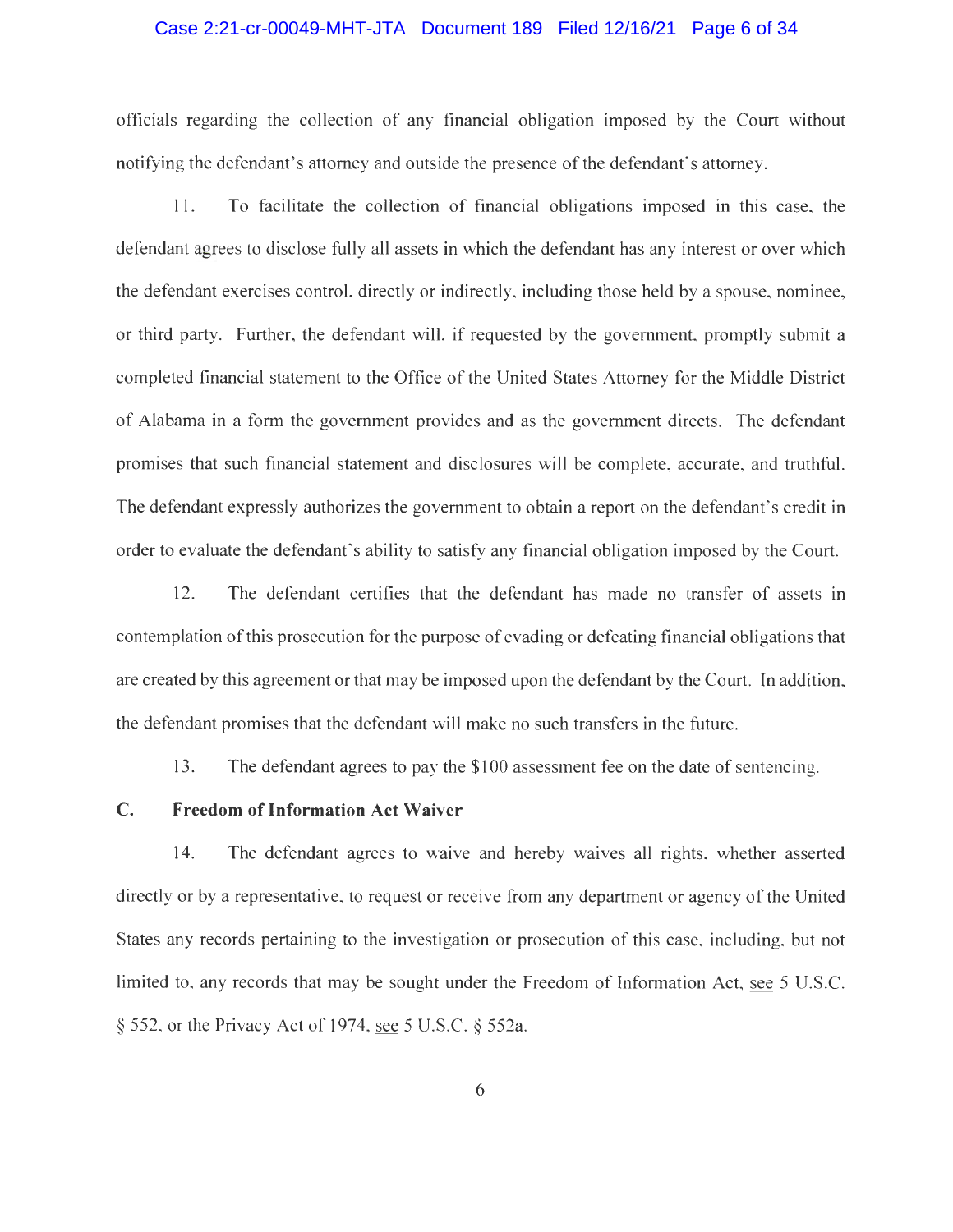### D. Forfeiture of Assets

15. The defendant agrees to forfeit to the United States immediately and voluntarily any and all assets and property, or portions thereof, subject to forfeiture, pursuant to 18 U.S.C.  $\S 981(a)(1)(C)$  and 28 U.S.C.  $\S 2461(c)$ , whether in the possession of the government, the defendant, or defendant's nominees.

16. The defendant agrees and consents to the forfeiture of these assets pursuant to any federal criminal or civil judicial or administrative forfeiture action. As such, the defendant hereby withdraws any claim the defendant may have filed in any administrative forfeiture action and agrees to the declaration of forfeiture. The defendant also agrees to waive all constitutional, statutory, and procedural challenges (including direct appeal, habeas corpus, or any other means) to any forfeiture carried out in accordance with this plea agreement on any grounds, including that the forfeiture described herein constitutes an excessive fine, was not properly noticed in the charging instrument, addressed by the Court at the time of the guilty plea, announced at the sentencing hearing, or incorporated into the judgment.

17. The defendant admits and agrees that the conduct described in the factual basis section below provides a sufficient factual and statutory basis for the forfeiture of the property sought by the government. Pursuant to Rule 32.2(b)(4) of the Federal Rules of Criminal Procedure, the defendant agrees that the preliminary order of forfeiture will satisfy the notice requirement and will be final as to the defendant at the time it is entered. In the event the forfeiture is omitted from the judgment, the defendant agrees that the forfeiture order may be incorporated into the written judgment at any time pursuant to Rule 36.

7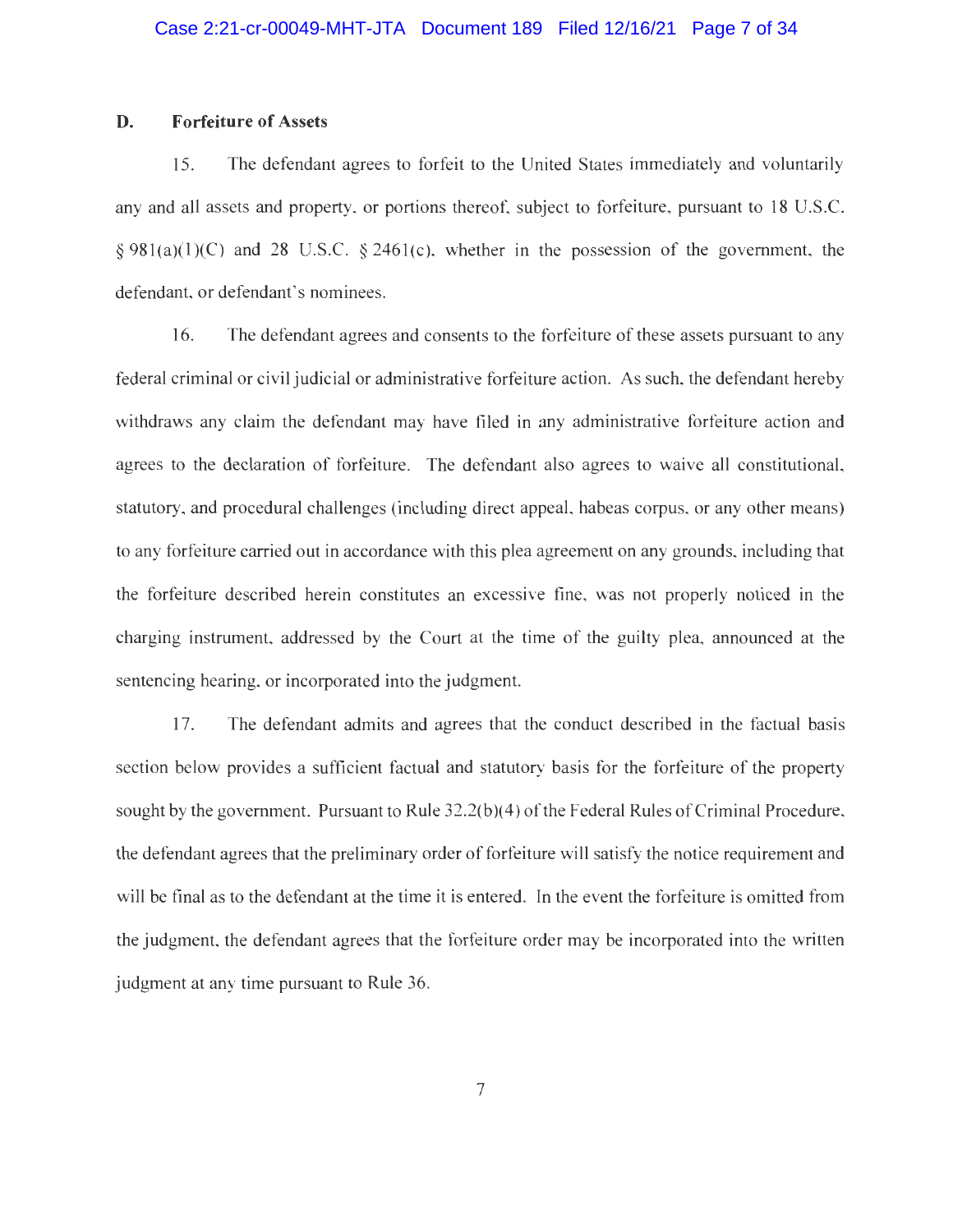### Case 2:21-cr-00049-MHT-JTA Document 189 Filed 12/16/21 Page 8 of 34

18. The defendant agrees to take all steps necessary to assist the government in obtaining clear title to forfeitable assets before the defendant's sentencing. In addition to providing full and complete information about forfeitable assets, these steps include, but are not limited to, the surrender of title, the signing of a consent decree of forfeiture, and signing of any other documents necessary to effectuate such transfers. To that end, the defendant agrees to make a full and complete disclosure of all assets over which defendant exercises control directly or indirectly, including all assets held by nominees, to execute any documents requested by the United States to obtain from any other parties by lawful means any records of assets owned by the defendant, and to consent to the release of the defendant's tax returns for the previous five years. The defendant agrees to be interviewed by the government, prior to sentencing, regarding such assets and their connection to criminal conduct. The defendant agrees that Rule 11 of the Federal Rules of Criminal Procedure and § 1B1.8 of the Sentencing Guidelines will not protect from forfeiture assets disclosed by the defendant as part of any cooperation provided by the defendant.

19. The defendant agrees that the government is not limited to forfeiture of the property specifically identified for forfeiture in this plea agreement. If the government determines that property of the defendant identified for forfeiture cannot be located upon the exercise of due diligence; has been transferred or sold to, or deposited with, a third party; has been placed beyond the jurisdiction of the Court; has been substantially diminished in value; or has been commingled with other property which cannot be divided without difficulty; then the government shall, at its option, be entitled to forfeiture of any other property (substitute assets) of the defendant up to the value of any property described above. The defendant expressly consents to the forfeiture of substitute assets as authorized herein shall not be deemed an alteration of the defendant's sentence.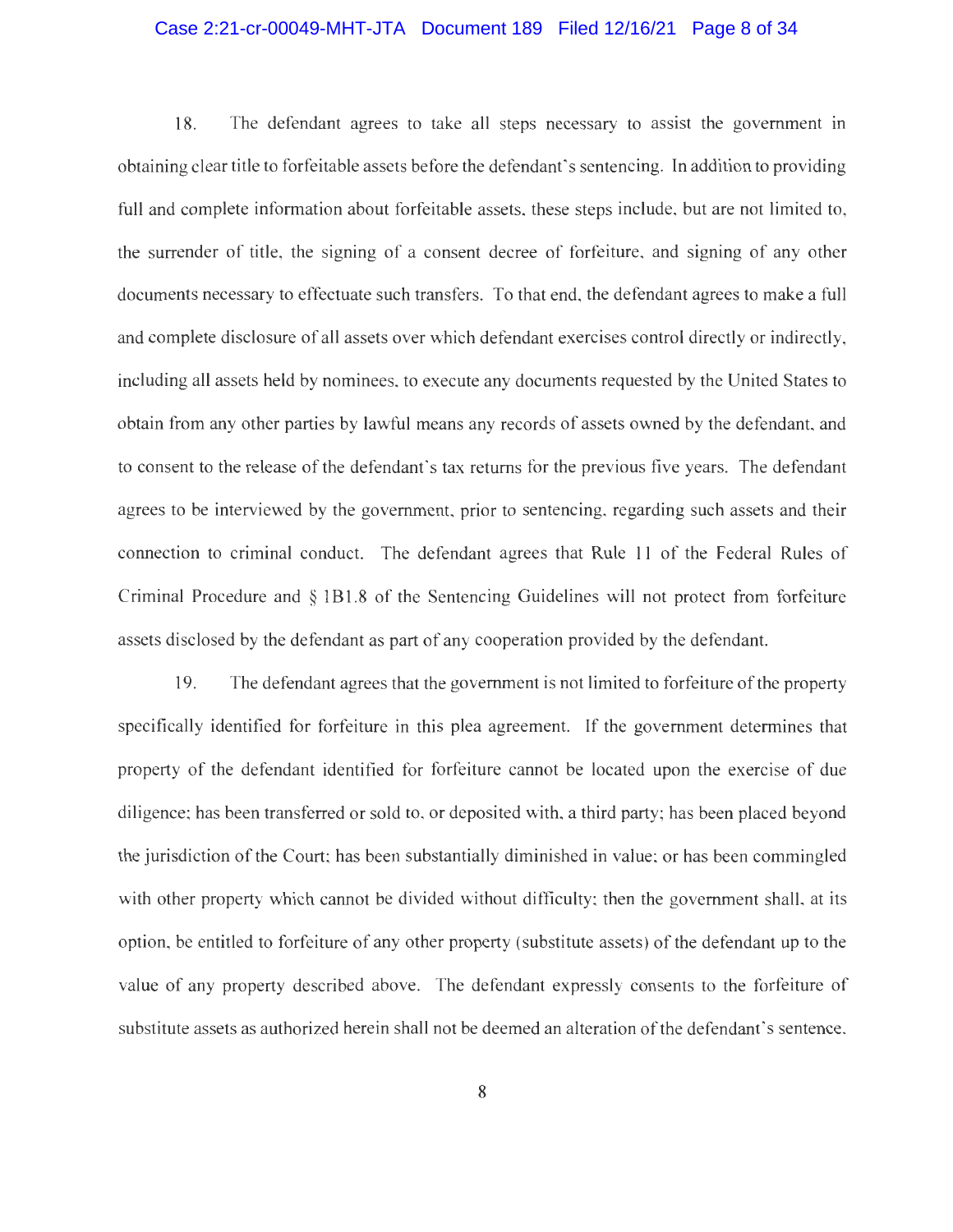### Case 2:21-cr-00049-MHT-JTA Document 189 Filed 12/16/21 Page 9 of 34

20. Forfeiture of the defendant's assets shall not be treated as satisfaction of any fine, restitution, cost of imprisonment, or any other penalty the Court may impose upon the defendant in addition to forfeiture.

21. The defendant agrees that, in the event the Court determines that the defendant has breached this section of the plea agreement, the defendant may be found ineligible for a reduction in the Guidelines calculation for acceptance of responsibility and substantial assistance, if applicable, and may be eligible for an obstruction of justice enhancement.

22. The defendant agrees that the forfeiture provisions of this plea agreement are intended to, and will, survive the defendant, notwithstanding the abatement of any underlying criminal conviction after the execution of this agreement. The forfeitability of any particular property pursuant to this agreement shall be determined as if the defendant had survived, and that determination shall be binding upon the defendant's heirs, successors, and assigns until the agreed forfeiture, including satisfaction of any preliminary order of forfeiture for proceeds.

## V. FACTUAL BASIS

23. The defendant admits the allegations charged in the Indictment and understands that the nature of the charges to which the plea is offered involves proof as to Count 1. Specifically, the defendant admits the following to be true and correct:

> a. At all times relevant, the defendant, WILLIAM LEE HOLLADAY, III (hereinafter, "TREY HOLLADAY"), was a resident of Limestone County, Alabama. From July of 2013 until October 31, 2020, he was the superintendent of the Athens, Alabama City School District (ACS).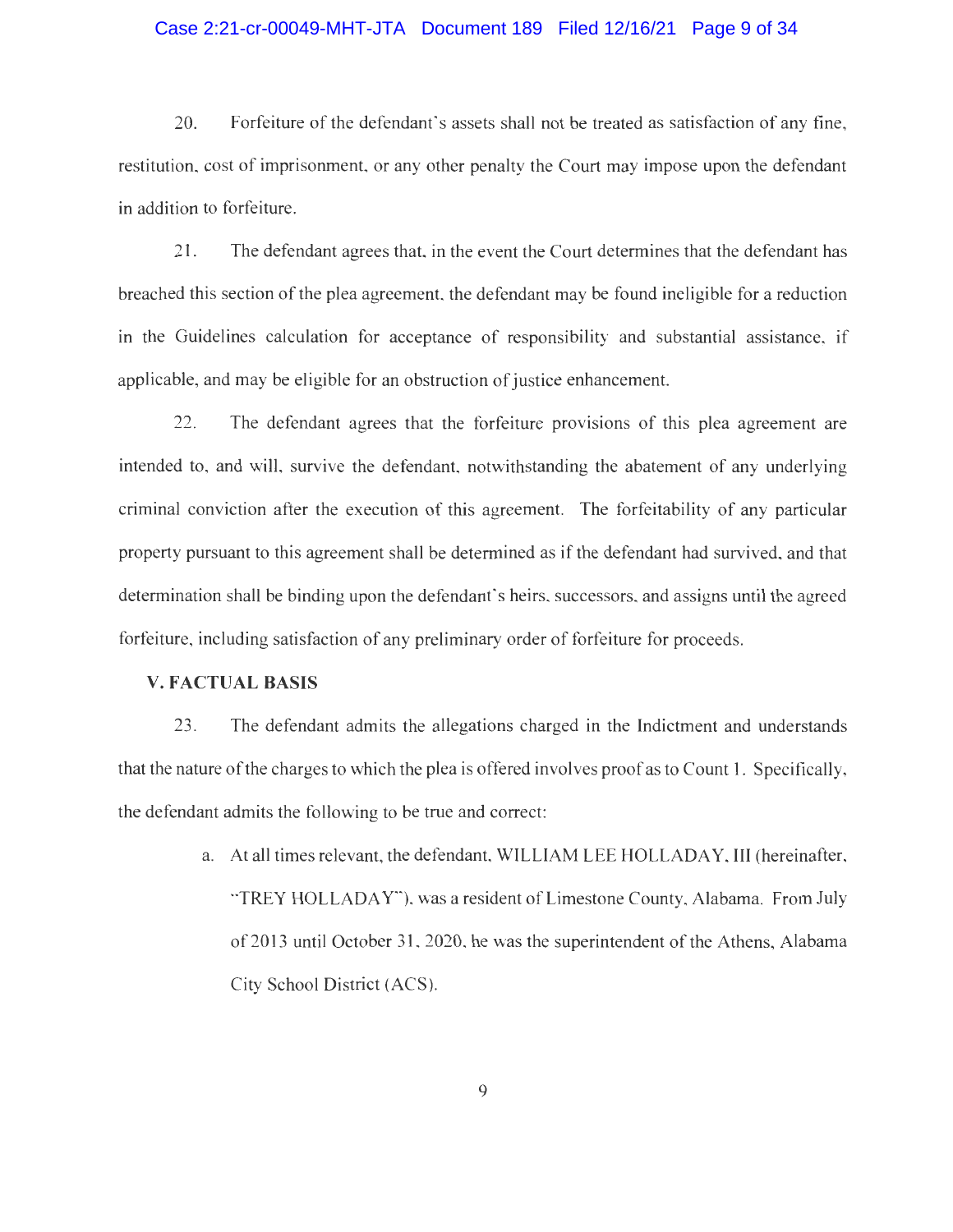- b. TREY HOLLADAY acknowledges and agrees that, should this case go to trial, the government would be able to prove the background information contained in pages 1 through 16 and paragraphs 2 through 48 of the Indictment.
- c. While serving as superintendent, TREY HOLLADAY caused ACS to develop the "Athens Renaissance School," a public blended and virtual education school that offered alternative curriculum for Kindergarten through 12th grade (K-12) students. The Athens Renaissance School (Athens Renaissance) was, prior to the 2015-2016 school year, a program that consisted of students who were enrolled in traditional ACS schools. Starting in the 2015-2016 school year, Athens Renaissance was a stand-alone school into which students were directly enrolled by ACS.
- d. On June 16, 2015, TREY HOLLADAY, on behalf of ACS, sent an application to the Alabama State Department of Education (ASDE) for a "flexibility contract." A flexibility contract is entered into between the ASDE and a school system and allows the school system to obtain programmatic or budgetary flexibility regarding specified statutes or regulations in order to meet some innovative plan. The request submitted by TREY HOLLADAY sought flexibility regarding various state statutes and regulations in order to implement Athens Renaissance as a virtual education option. In support of the request, ACS submitted Policy ILB and the Addendum to Policy ILB. These were ACS policies that, among other things, described what it meant for a student to be a full-time virtual student of Athens Renaissance. Specifically, the Addendum to Policy ILB, in pertinent part, defined what constituted a "full-time" student of Athens Renaissance: "Full-time students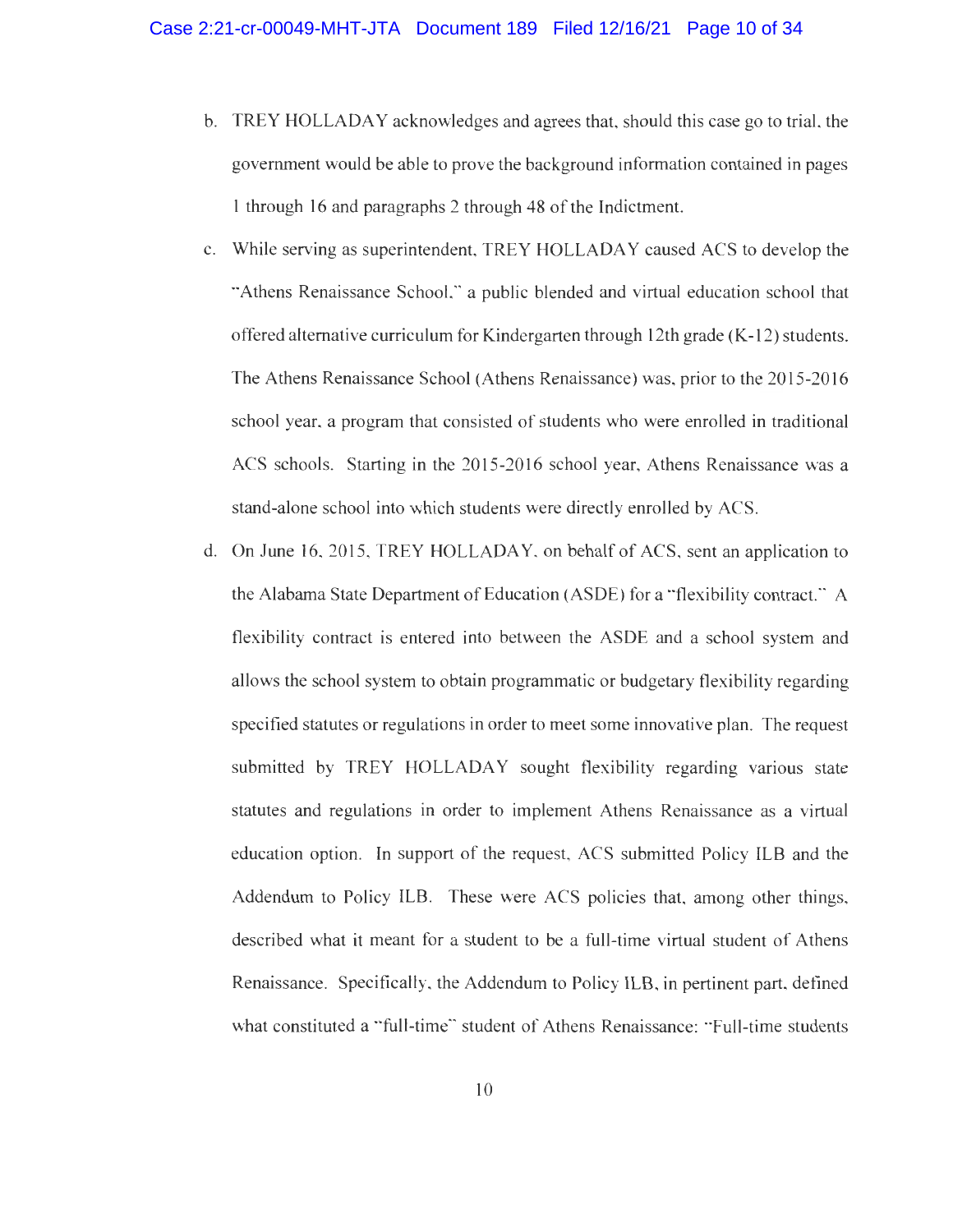#### Case 2:21-cr-00049-MHT-JTA Document 189 Filed 12/16/21 Page 11 of 34

are required to take, at minimum, six (6) credits per year at either the traditional or accelerated pace."

- e. On November 5, 2015, the state superintendent of education informed ACS, through a letter to TREY HOLLADAY, that the ASDE had approved the flexibility contract. The letter contained a list of "advisements and reminders." The attached list stated: "Concerning [ACS's] request to allow [ACS] to offer one or more traditional, online, or blended courses to students enrolled in other public or nonpublic schools (or students that are home schooled) as 'guest students' (or transient students) for a fee, without enrolling them as students in the [ACS] (and thus, not receiving accompanying public funding for such students): No Foundation Program units are earned."
- f. While the flexibility contract was pending, in September of 2015, TREY HOLLADAY came into contact with the administration of Marengo Academy. During discussions, TREY HOLLADAY suggested that Marengo Academy allow ACS to enroll Marengo Academy students in Athens Renaissance. TREY HOLLADAY offered Marengo Academy: (1) laptop computers: and (2) access to online courses through various learning management systems. In exchange, Marengo Academy would be required to provide ACS student identifying information, transcripts, and grades. At TREY HOLLADAY's direction, ACS officials would then use that information to enroll Marengo Academy students in Athens Renaissance and thus make it appear that the Marengo Academy students were full-time ACS non-resident virtual students.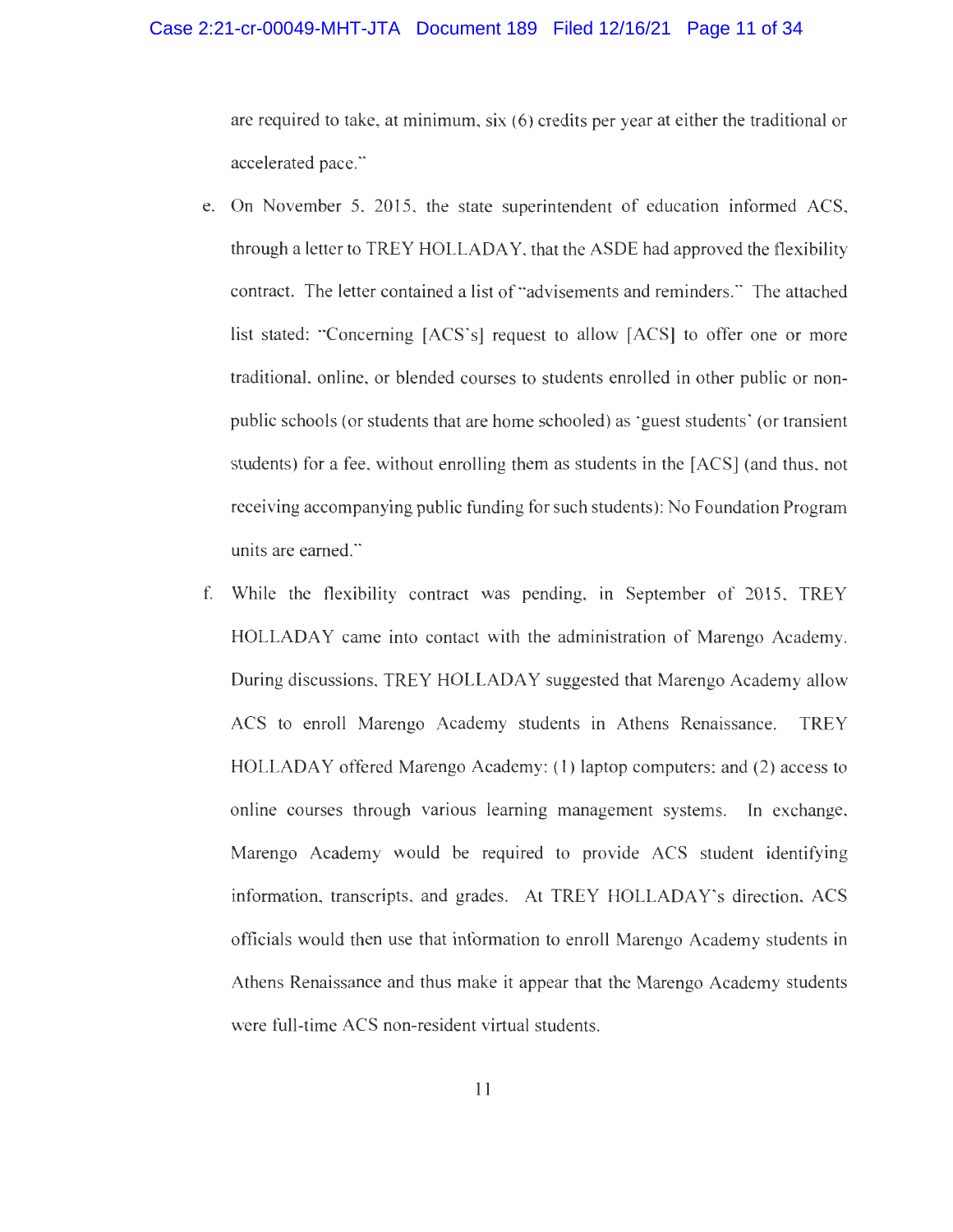- g. Marengo Academy accepted the offer from TREY HOLLADAY. Accordingly, in the fall of 2015, Marengo Academy officials provided student information to ACS officials. ACS officials then, acting at TREY HOLLADAY's direction, used that information to enroll the Marengo Academy students into ACS's student information management database. By doing so, the ACS officials made it appear that the Marengo Academy students were full-time non-resident virtual students of ACS.
- h. In fact, during the 2015-2016 school year, as TREY HOLLADAY knew, the Marengo Academy students were, at all times, full-time students of Marengo Academy. In most instances, tuition was paid to Marengo Academy for the students to attend. On normal school days, the students reported to the brick-and-mortar campus of Marengo Academy in Linden. The students received instruction from teachers employed by Marengo Academy.
- i. In contrast, no tuition was paid to ACS for the Marengo Academy students. The students did not report to any campus of Athens Renaissance or any other ACS school. The students were not full-time students of Athens Renaissance or any other ACS school.
- j. Because the Marengo Academy students were listed in ACS's student information management database, the ASDE counted the Marengo Academy students when determining ACS's fall 2015 average daily membership. This resulted in an increased average daily membership for ACS when compared to its fall 2014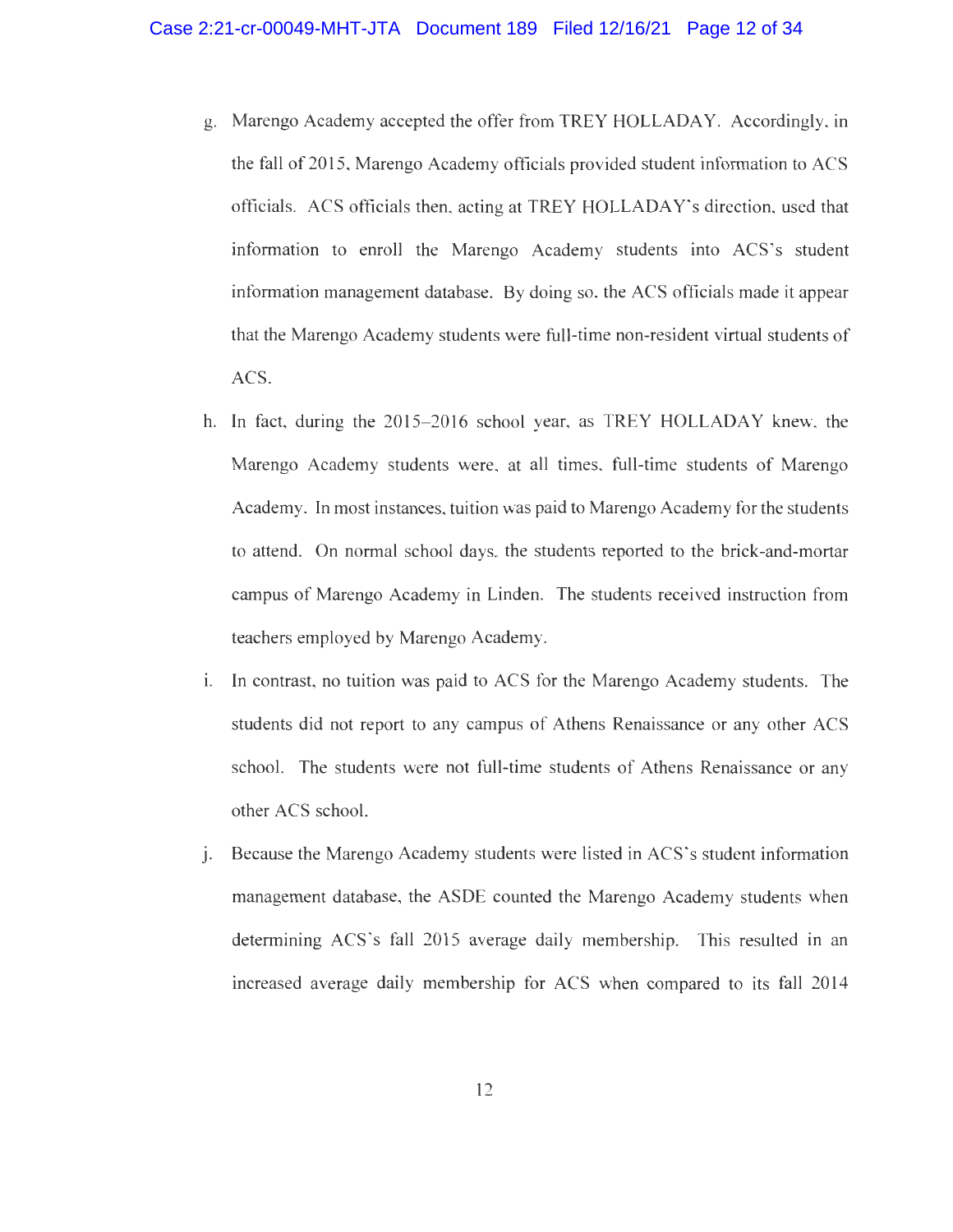### Case 2:21-cr-00049-MHT-JTA Document 189 Filed 12/16/21 Page 13 of 34

average daily membership. and, correspondingly, an increase in funding ACS received from the state, starting in October of 2016.

- k. On March 2, 2016, TREY HOLLADAY attended a meeting in Montgomery, Alabama at the ASDE office. There, he met with the state superintendent of education, the deputy state superintendent of education for the division of administrative and financial services, and others. An attorney for the ACS board of education also attended the meeting. During the meeting, the attendees discussed ACS's practice of enrolling private school students in Athens Renaissance and then counting those students in ACS's average daily membership. The deputy state superintendent of education for the division of administrative and financial services raised concerns about this practice. In response, TREY HOLLADAY and the ACS board of education attorney agreed to discontinue the practice of associating with private schools. During the meeting. the state superintendent also advised TREY HOLLADAY that ACS should refrain from enrolling in Athens Renaissance fulltime virtual students who did not reside within approximately 100 miles of Athens.
- 1. Thereafter, TREY HOLLADAY, along with Co-defendants WILLIAM RICHARD CARTER, JR.. DAVID WEBB TUTT, and GREGORY EARL CORKREN, among others, formed an agreement whereby they would obtain money and property from the state of Alabama, under false and fraudulent pretenses, and would use the United States Mail and wire communications in interstate commerce to perpetuate the scheme. Specifically, under the agreement, the defendants: (1) would cause ACS and other public school systems to report to the ASDE enrollment information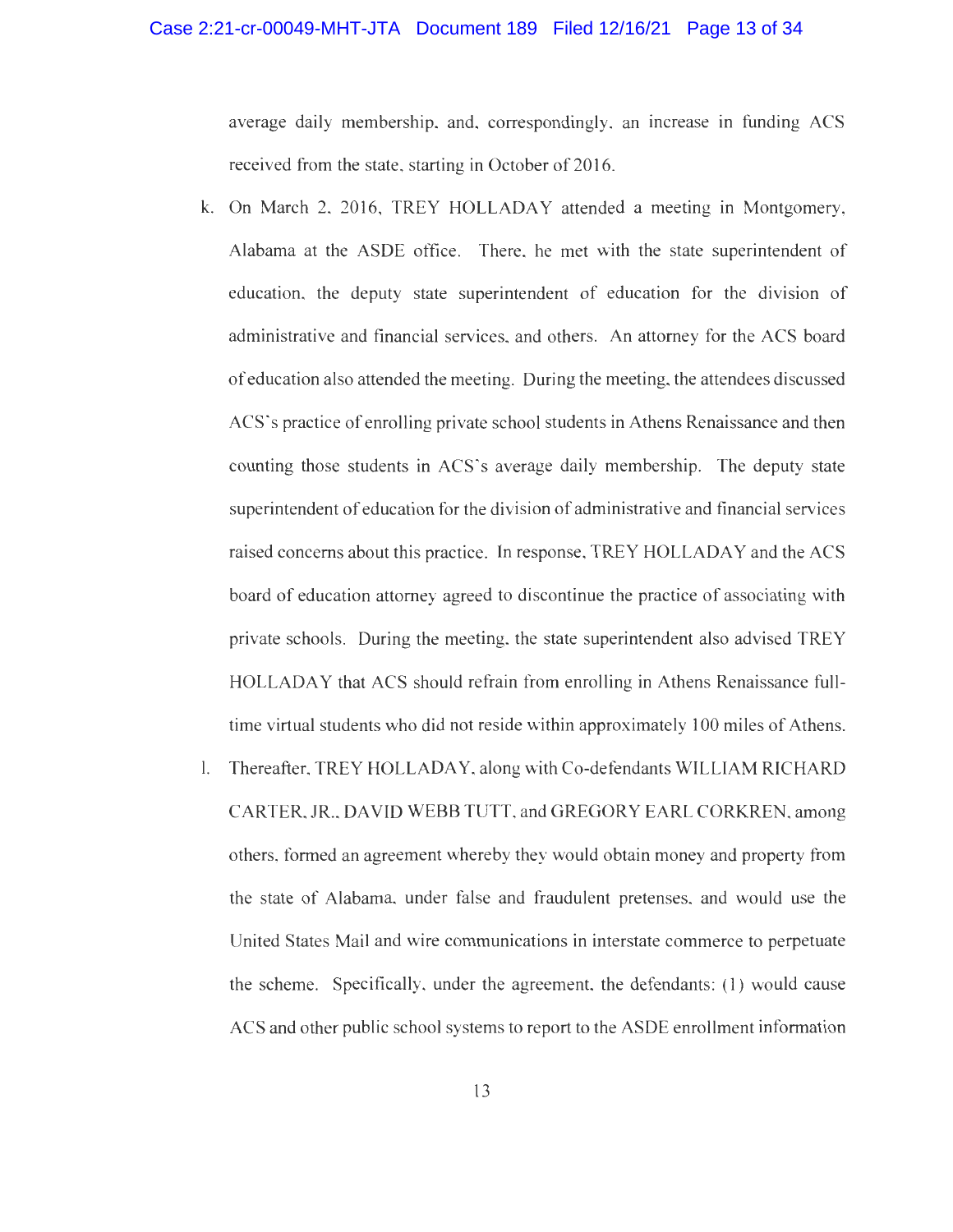that included, listed as full-time public virtual students, students who were in fact full-time private school students (attending a private school each day, paying tuition to a private school, receiving instruction from private school teachers, and, in many cases, participating in extracurricular activities at a private school); (2) ACS and other public school systems would receive increased funding from the state (between \$5,500 and \$7,000 per year for each falsely reported private school student) because of the false reporting of the private school students; (3) ACS and other public school systems would pay portions of that money to a company owned by CORKREN, Educational Opportunities and Management, LLC (Ed Op) and CORKREN would keep a portion of those proceeds for his own personal use; (4) at the direction of TREY HOLLADAY, during the 2017-2018 school year, CORKREN would then cause Ed Op to make payments to a company owned by TUTT, Tutt Educational Services (Tutt Educational), with payments amounting to at least \$33,000 per month and TUTT would keep half of those \$33,000 payments (\$16,500) for his own personal use: and (5) TUTT would then cause Tutt Educational to make monthly payments of \$16,500 to Sage Professional Development, LLC, (Sage) a company owned by TREY HOLLADAY's spouse. In furtherance of the scheme, the events described below occurred.

m. In February of 2016, TREY HOLLADAY met with CORKREN. During the meeting and subsequent conversations, TREY HOLLADAY asked CORKREN to: (1) form a limited liability corporation; (2) through the corporation, contract with ACS; (3) pursuant to that contract, contact private schools and offer incentives to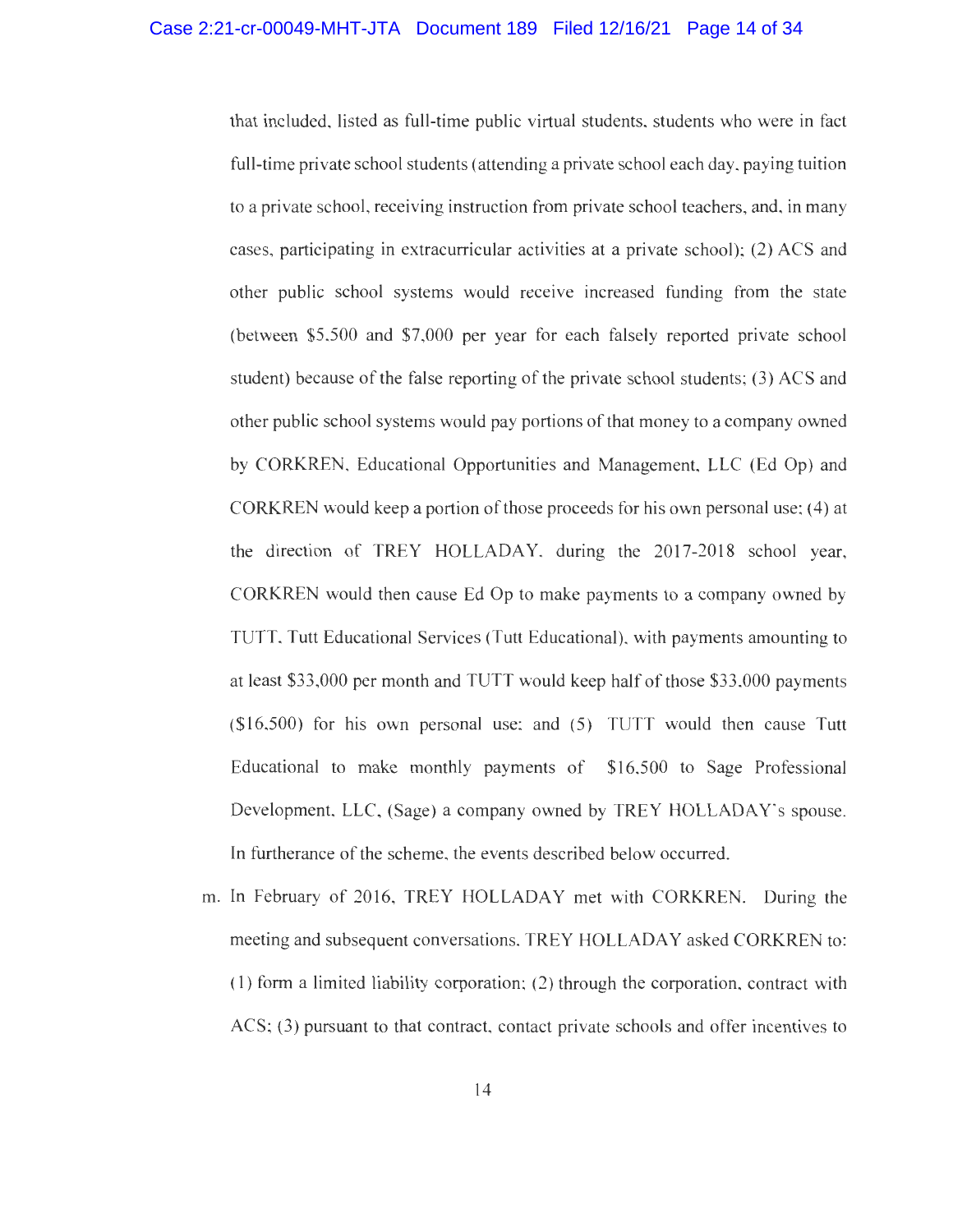### Case 2:21-cr-00049-MHT-JTA Document 189 Filed 12/16/21 Page 15 of 34

encourage the private schools to permit ACS to enroll the private school students in Athens Renaissance; and (4) through the corporation, receive payments from ACS.

- n. On April 22, 2016, ACS and Ed Op entered into a "SERVICES AGREEMENT." TREY HOLLADAY executed the contract for ACS; CORKREN executed the contract for Ed Op. The term of the contract was to run from May 1, 2016 through June 30, 2017. The preamble of the contract stated: "There are anticipated to be a significant number of [Athens Renaissance] full-time and guest enrollment students in the Marengo County, Alabama area . . . during the 2016-17 school year" and "ACS seeks assistance with respect to the logistics and administrative issues presented by serving the Students." The contract obligated Ed Op to fulfill various responsibilities related to the students it would serve. For doing so, ACS agreed to pay Ed Op a fee of \$45 per month per student serviced. The fee was to be paid monthly in arrears, with the first payment due on June 1, 2016 and the last payment due on July 1, 2017.
- o. During February, March, and April of 2016, TREY HOLLADAY and CARTER worked to recruit private schools to provide student information that could be used to enroll private school students in Athens Renaissance. They did so by offering the schools: (1) access to Odysseyware; (2) laptop computers; (3) increased internet capabilities; (4) standardized testing: and (5) monetary payments. In exchange, TREY HOLLADAY and CARTER asked the school officials to provide ACS (though Ed Op, the intermediary) with: (1) student and parent identifying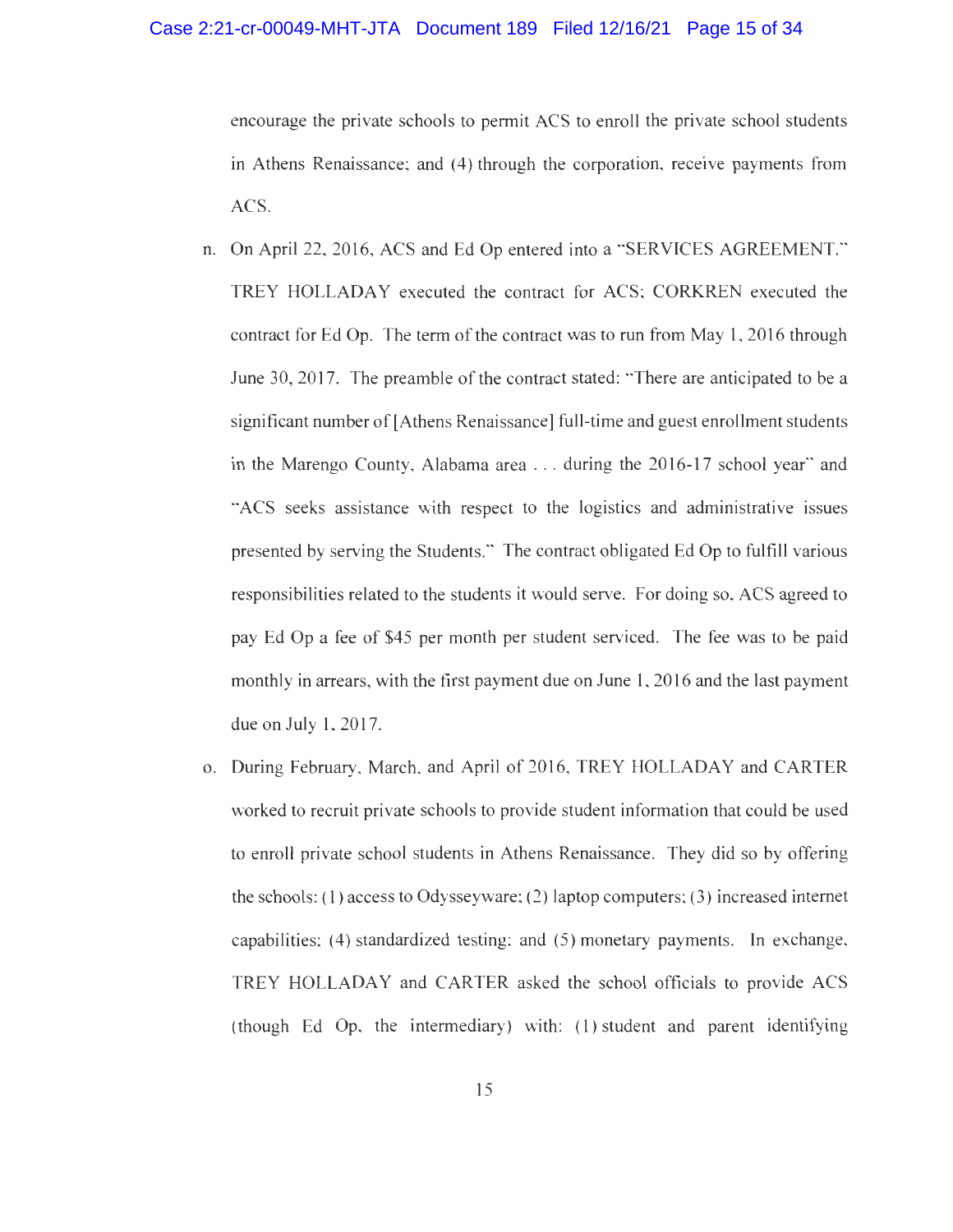### Case 2:21-cr-00049-MHT-JTA Document 189 Filed 12/16/21 Page 16 of 34

information; (2) academic transcripts; and (3) at the end of each semester, copies of the students' report cards.

- p. On May 2 and May 3,2016, ACS hosted a "Digital Learning Showcase." TREY HOLLADAY. CARTER, and CORKREN attended this event. Representatives of Jackson Academy, Pickens Academy, the Lakeside School, and Southern Academy attended the event. ACS, directly or indirectly, paid for lodging and meals for these private school representatives. During the event, TREY HOLLADAY encouraged private school representatives to associate with ACS in exchange for various benefits.
- q. Thereafter, representatives from each of the above-described four private schools accepted the above-described benefits and, in exchange, provided student information to CORKREN. CORKREN then relayed that information to ACS officials. The private school students were then fraudulently enrolled as full-time Athens Renaissance virtual students for the 2016-2017 school year. Additionally, during the summer of 2016, representatives from Marengo Academy, yet again, also agreed to and did provide student information to ACS for the 2016-2017 school year.
- r. TREY HOLLADAY, CARTER, and CORKREN then began to use a code to refer to the private schools providing student information to be used for fraudulent enrollment. They referred to Marengo Academy as "E01." Jackson Academy was "E02." Pickens Academy was "E03." The Lakeside School was "E04." Southern Academy was "E05."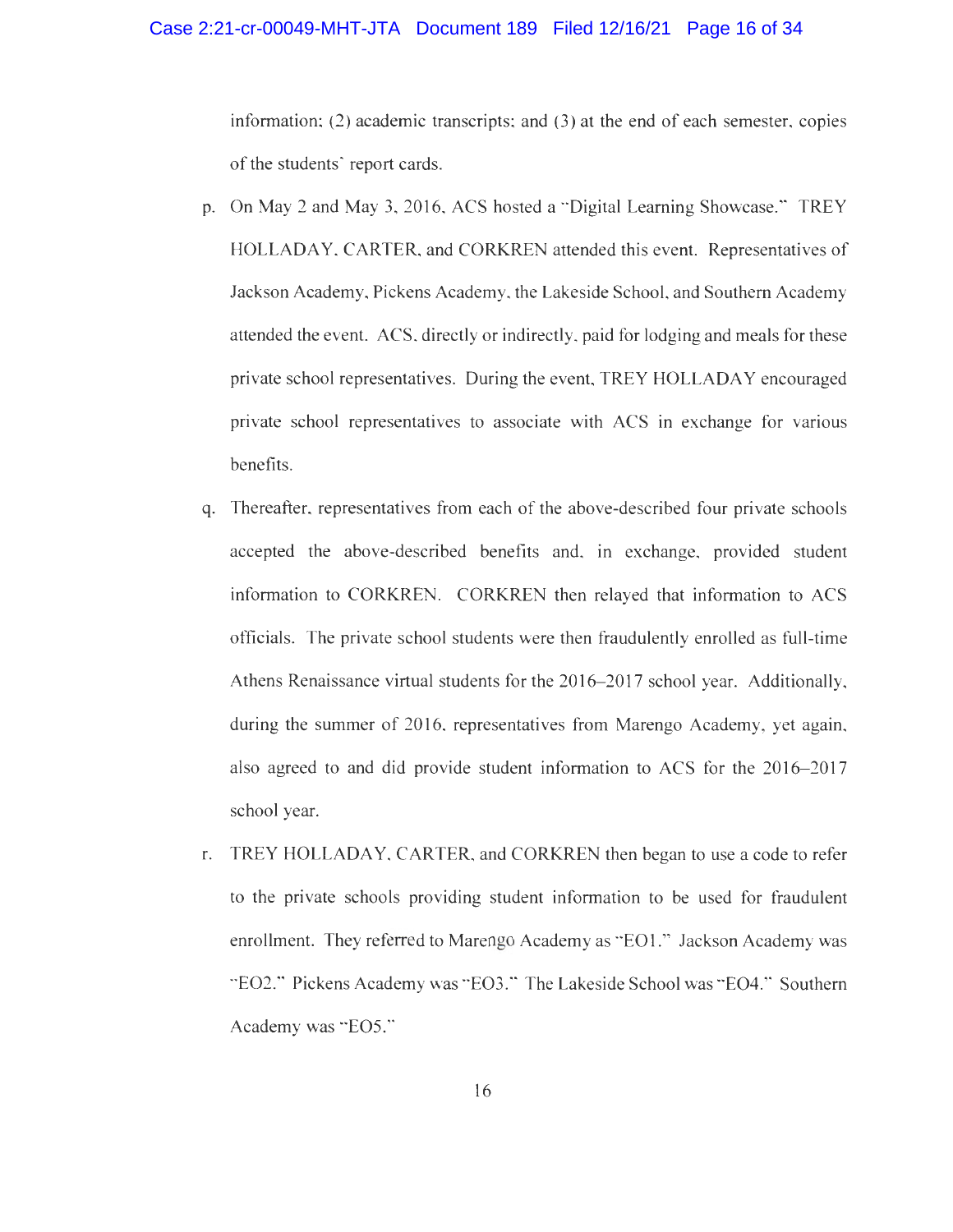- s. During the summer of 2016, CORKREN visited the various campuses of the private schools that had agreed to provide student information to ACS. On some occasions, he delivered laptop computers to the schools. These laptop computers were purchased with ACS funds. Some bore ACS property inventory stickers. Specifically, in August and September of 2016, CORKREN made the following computer deliveries at the direction of TREY HOLLADAY: (1) CORKREN delivered approximately 40 laptop computers to Pickens Academy; (2) CORKREN delivered approximately 50 laptop computers to Jackson Academy; (3) CORKREN delivered approximately 45 laptop computers to Southern Academy; and (4) CORKREN delivered approximately 50 laptop computers to the Lakeside School. CORKREN did all of this at the direction of CARTER and TREY HOLLADAY.
- t. After a private school agreed to participate, CORKREN required that the private school provide him with a signed copy of an ACS "Virtual/Non-Resident Enrollment Form" for each of the private school's students. CORKREN did so at the direction of TREY HOLLADAY. At the direction of TREY HOLLADAY, CORKREN instructed the private school officials that they, the officials, could sign the forms for their students and that parents did not need to sign the enrollment forms. During the summer of  $2016: (1)$  the headmaster of Jackson Academy signed enrollment forms for Jackson Academy students; (2) the assistant headmaster of Pickens Academy signed enrollment forms for Pickens Academy students; and (3) the headmaster of the Lakeside School signed enrollment forms for Lakeside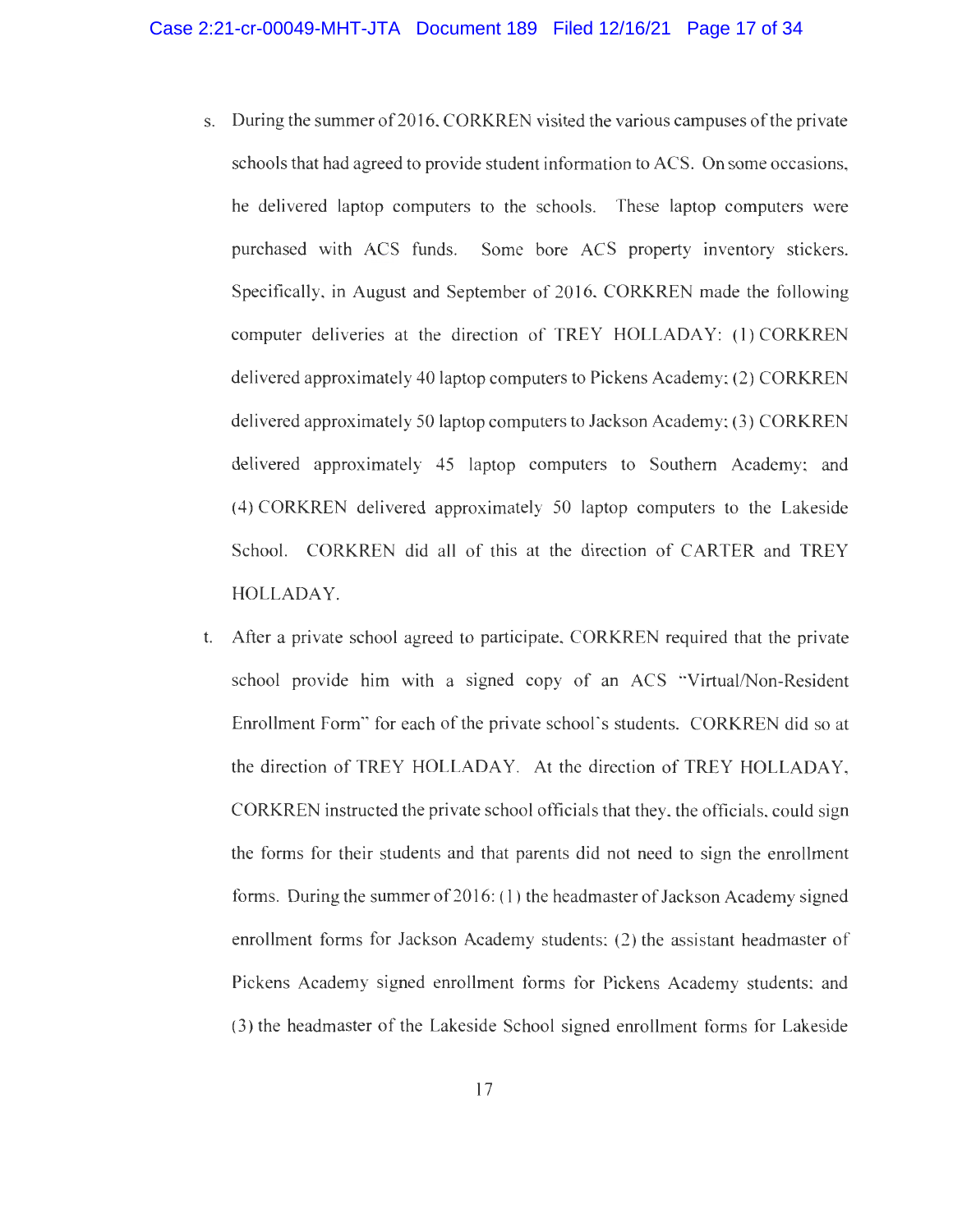#### Case 2:21-cr-00049-MHT-JTA Document 189 Filed 12/16/21 Page 18 of 34

School students. Parents or guardians (other than those who happened to be the headmaster or assistant headmaster of a school), did not sign the enrollment forms and did not otherwise consent to the transfer of their children's identifying information to ACS. As TREY HOLLADAY then knew, the students named in the ACS enrollment forms and the parents of those students did not intend to enroll as full-time public school students for the 2016-2017 school year.

- u. As noted, during the March of 2016 meeting, TREY HOLLADAY pledged that Athens Renaissance would only accept students who resided within an approximately 100-mile radius of Athens. During the summer of 2016, TREY HOLLADAY caused ACS to open a facility in Linden—a location within 100 miles of Marengo Academy, Jackson Academy, Pickens Academy, and Southern Academy.
- v. During the summer of 2016, the superintendent of the Linden, Alabama City School System (hereinafter, "Linden City Schools") agreed to allow TREY HOLLADAY and ACS to access and use classroom space in an unused building under the custody and control of Linden City Schools. TREY HOLLADAY, CARTER, and other ACS officials referred to this space as Athens Renaissance's "Linden Hub." An ACS sign was placed in front of the Hub.
- w. In September of 2016, TREY HOLLADAY and CORKREN went to the central office of the Elba, Alabama City School System (hereinafter, "Elba City Schools-) in Elba, Alabama. There, they met with the superintendent, C.T.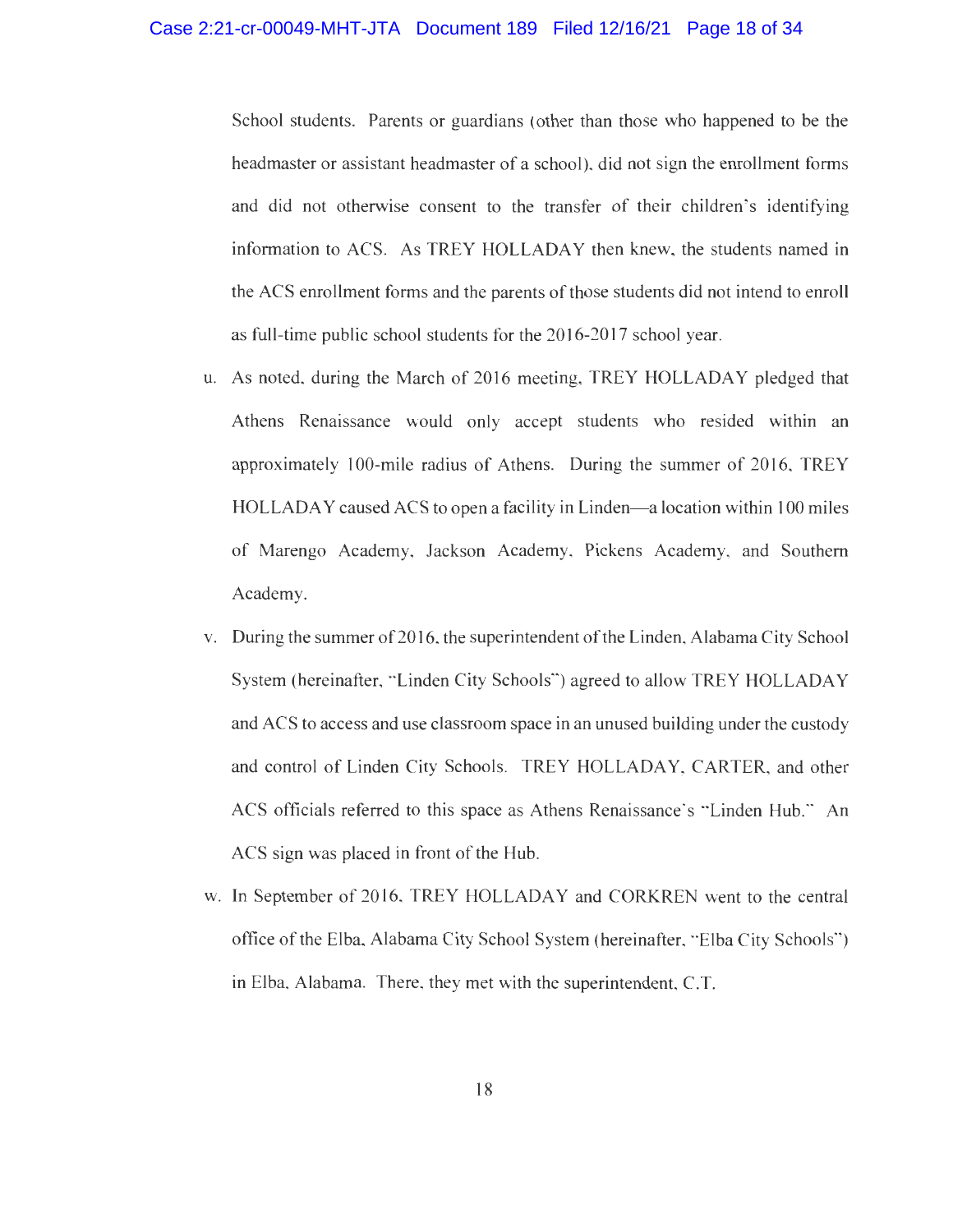- x. During the meeting, TREY HOLLADAY asked C.T. if Elba City Schools would be willing to serve as an additional "hub" for Athens Renaissance. Elba is within 100 miles of the Lakeside School in Eufaula. Linden, the location of ACS's Linden Hub, is not within 100 miles of the Lakeside School in Eufaula.
- y. TREY HOLLADAY offered that ACS could enter into contracts to pay both Elba City Schools and C.T. TREY HOLLADAY and CORKREN would not require C.T. or Elba City Schools to perform any service for ACS in exchange for receiving money from such contracts.
- z. On September 11, 2016, TREY HOLLADAY sent an email message to C.T. In the message, TREY HOLLADAY wrote: "We have approximately 150 students within 70 miles of Elba now and plan to add a couple of hundred more next year. So based on 150, you would receive \$75,000 next year and if we added 200 more you would receive[ ]\$175,000 in 2018-19."
- aa. ACS did not ever make payments to Elba City Schools or to C.T. Elba City Schools did not serve as a hub for ACS during the relevant period.
- bb. On October 14, 2016, officials with the ASDE, from ASDE offices in Montgomery, using wire communications in interstate commerce, caused to be extracted enrollment information from ACS's student information management database. The database reflected that full-time students of Marengo Academy, Jackson Academy, Pickens Academy, the Lakeside School, and Southern Academy had been enrolled as full-time ACS students for some or all of the 20-day period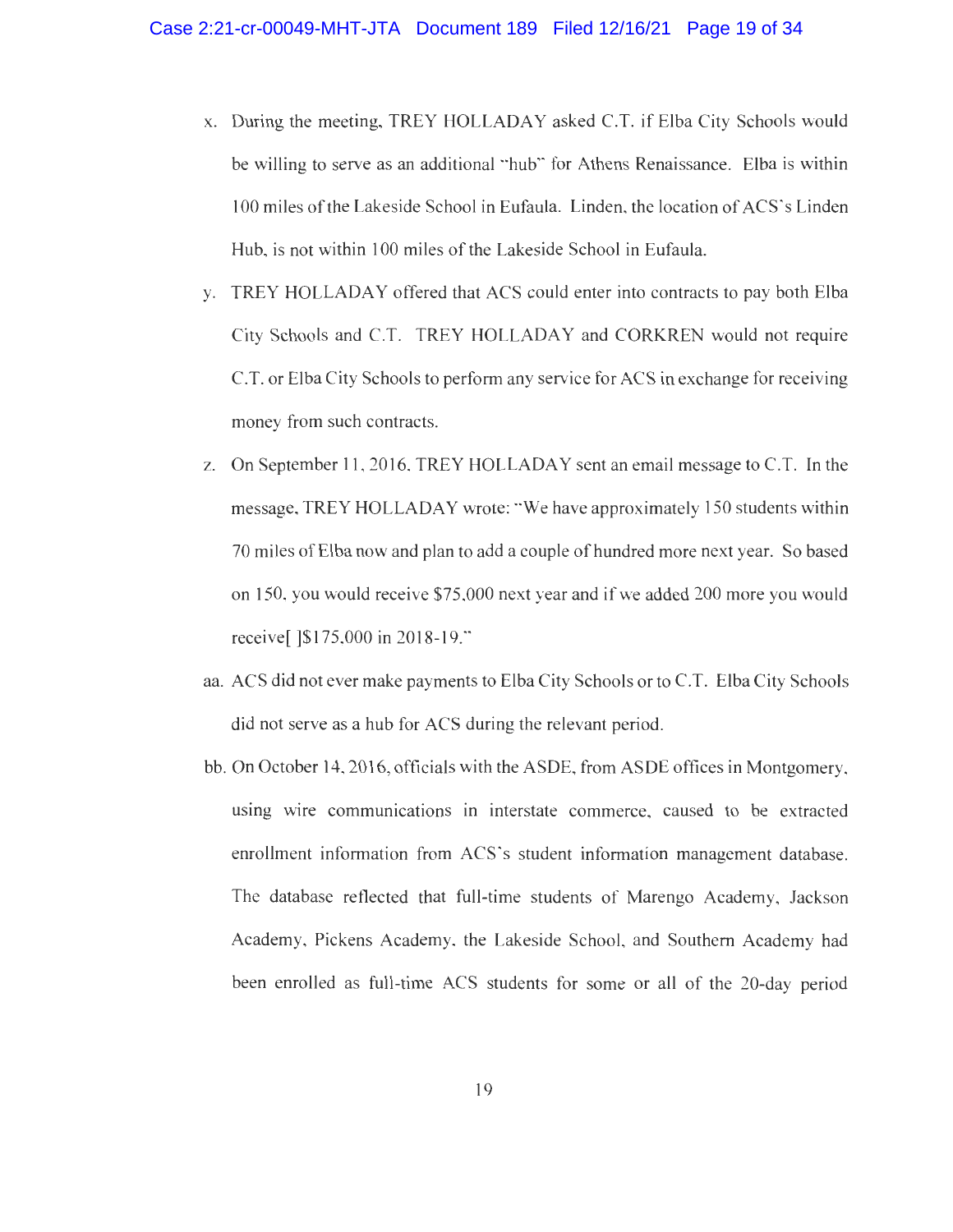following Labor Day of 2016. In total, ACS's enrollment information included in excess of 750 full-time private school students.

- cc. As TREY HOLLADAY then knew, these full-time private school students were, in no way, full-time virtual students of ACS.
- dd. At the end of the fall 2016 and spring 2017 semesters, CARTER and CORKREN, at the direction of TREY HOLLADAY, caused the private schools to submit to CORKREN reports containing the grades earned that semester by the private school students in the private school courses. CORKREN then provided those reports to CARTER. CARTER then caused ACS officials to input the grades into ACS's student information database, as though the grades had been earned in virtual classes offered by ACS.
- ee. In February of 2017, ASDE officials visited the physical campuses of Athens Renaissance. They went to "audit" paperwork associated with Athens Renaissance students.
- ff. In connection with the audit, TREY HOLLADAY instructed CORKREN to obtain private school parent signatures on ACS enrollment forms. TREY HOLLADAY did so even though the private school officials had, for almost every student, already signed an ACS enrollment form and even though, at the beginning of the 2016- 2017 school year, ACS had purported to enroll each student.
- gg. Thereafter, CORKREN asked officials at the private schools whose students were fraudulently enrolled in Athens Renaissance to obtain, from the parents or guardians of their students, signed ACS enrollment forms. In some instances,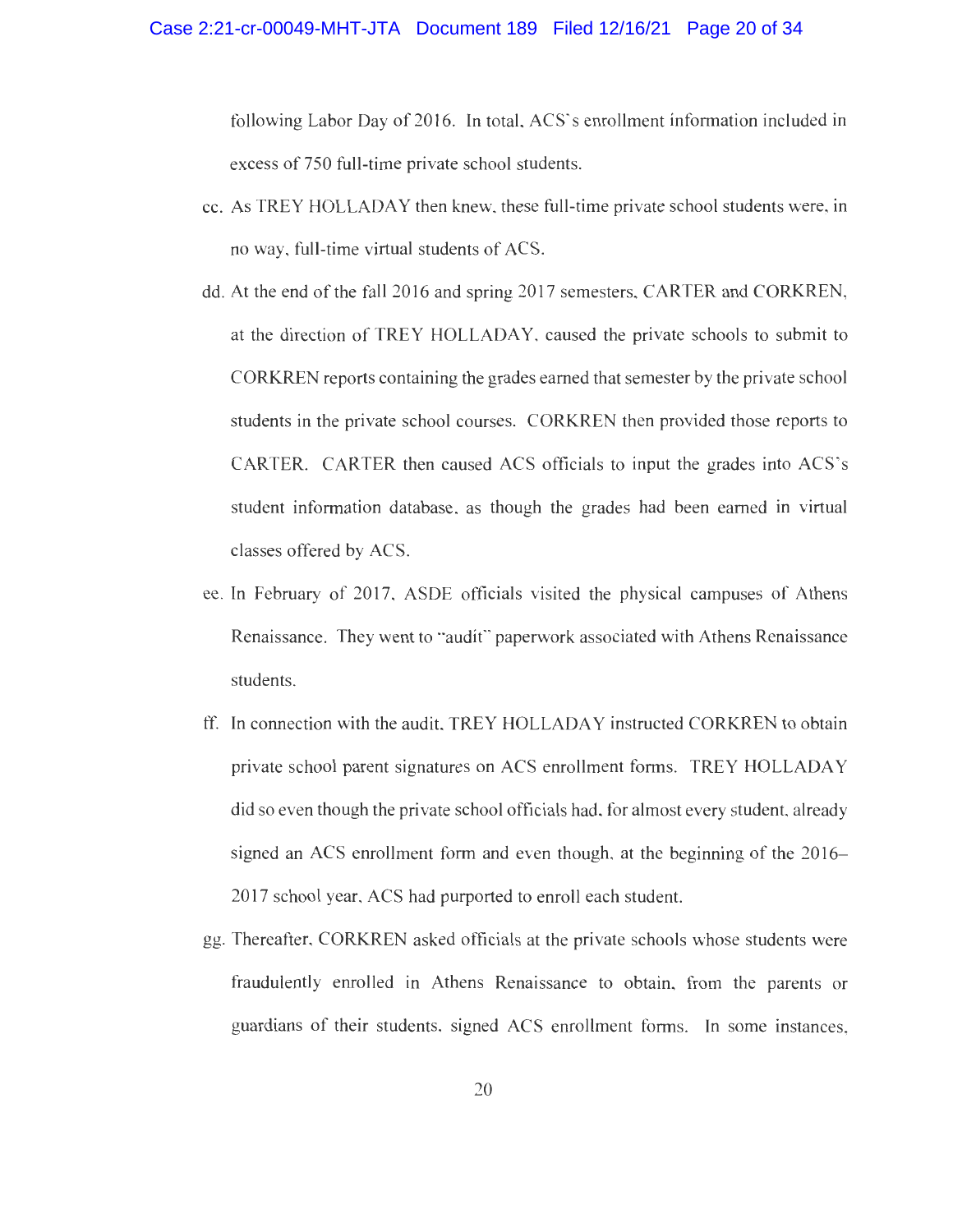CORKREN offered for Ed Op to pay and did pay a school a monetary amount for each parent-signed enrollment form the private school provided to him. ACS reimbursed CORKREN for the payments Ed Op made to private schools in exchange for the parent-signed forms.

- hh. Private school officials then persuaded parents and guardians to sign ACS enrollment forms. Private school officials caused the signed forms to be delivered to CORKREN, who then caused them to be delivered to CARTER.
- ii. TREY HOLLADAY acknowledges and agrees that, if the case went to trial, the government would prove that, in February of 2017, the headmaster of the Lakeside School sent a United States Mail package from Eufaula, Alabama to Northport, Alabama, where CORKREN resided. Inside the package were ACS enrollment forms signed by parents. The use of the mail was in furtherance of the scheme to defraud.
- jj. In the spring of 2017, TREY HOLLADAY contacted TUTT and invited TUTT to become a participant in the scheme. TUTT's role was, initially, to contact private schools and recruit the private schools to participate in the scheme during the 2017- 2018 school year.
- kk. TUTT agreed to participate. Thereafter, at TREY HOLLADAY's direction, Ed Op formed an agreement with Tutt Educational, the company that TUTT formed for the purpose of participating in the scheme.
- 11. TREY HOLLADAY acknowledges and agrees that, if the case went to trial, the government would establish that payments were made during the 2016-2017 school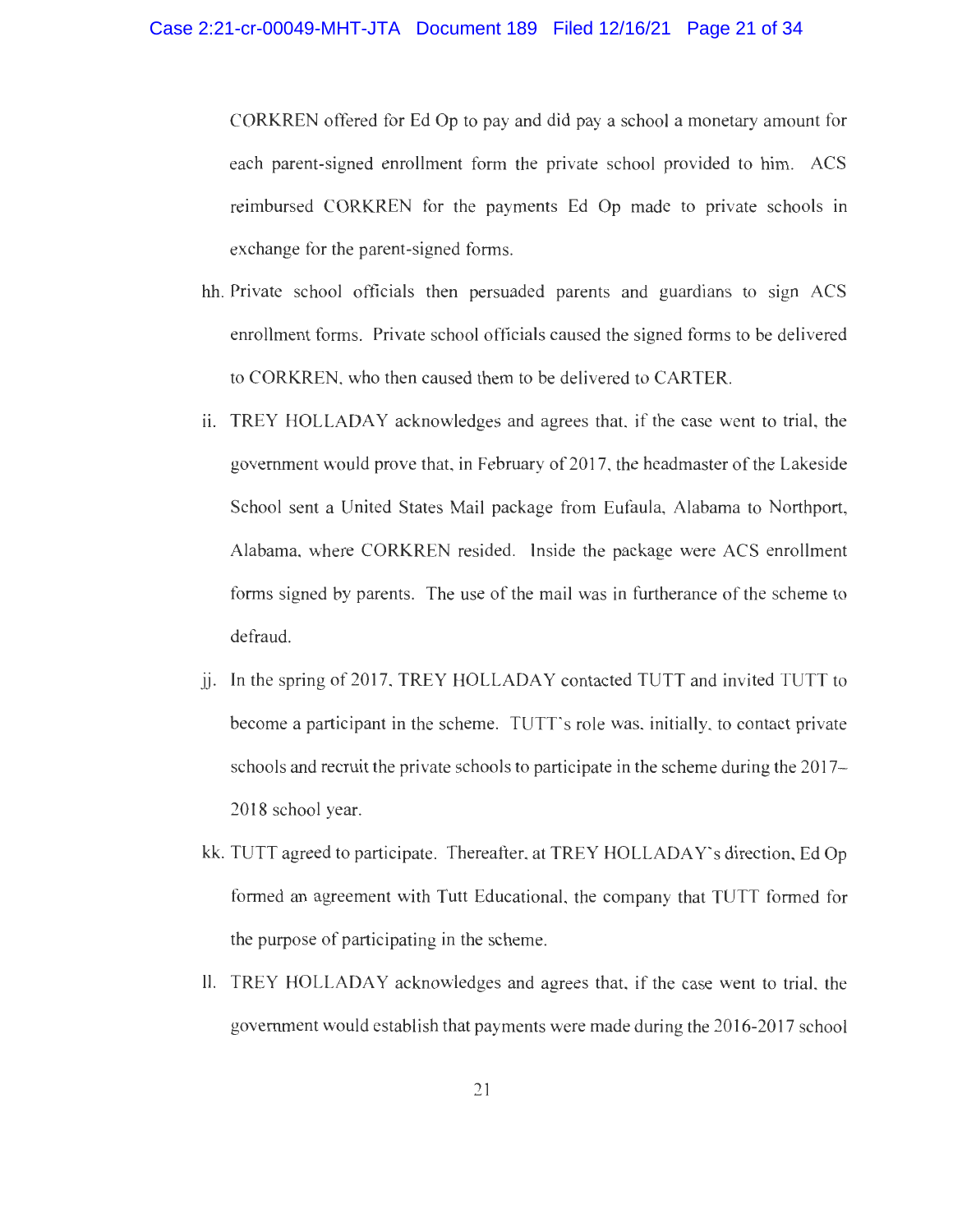### Case 2:21-cr-00049-MHT-JTA Document 189 Filed 12/16/21 Page 22 of 34

year as alleged in paragraphs 131 through 139 and 143 through 145 of the Indictment.

- mm. Before the beginning of the 2017–2018 school year, TREY HOLLADAY modified the scheme and caused the scheme to be modified in the following ways:
	- i. TREY HOLLADAY caused the following: (1) during the 2017-2018 school year, ACS and CCS would make monthly payments to Ed Op; (2) Ed Op would then make monthly payments to Tutt Educational; and (3) Tutt Educational would then make monthly payments to Sage.
	- ii. TREY HOLLADAY also directed CORKREN that Ed Op should begin making payments directly to private school employees so as to make it appear that private school employees were independent contractors of Ed Op.
- nn. To make these changes, on June 28, 2017, TREY HOLLADAY sent an email message, using wire communications in interstate commerce, from his personal email account to CORKREN. The subject of the message was "Stuff." The message contained no text. Attached to the message were four documents, namely:
	- i. A draft agreement between ACS and Ed Op for the 2017-2018 school year. The draft agreement called for ACS to pay Ed Op per month for each student serviced: (1) \$60, if Ed Op did not provide services to the student during any part of the 2016-2017 school year; and (2) \$200, if Ed Op did provide services to the student during any part of the 2016-2017 school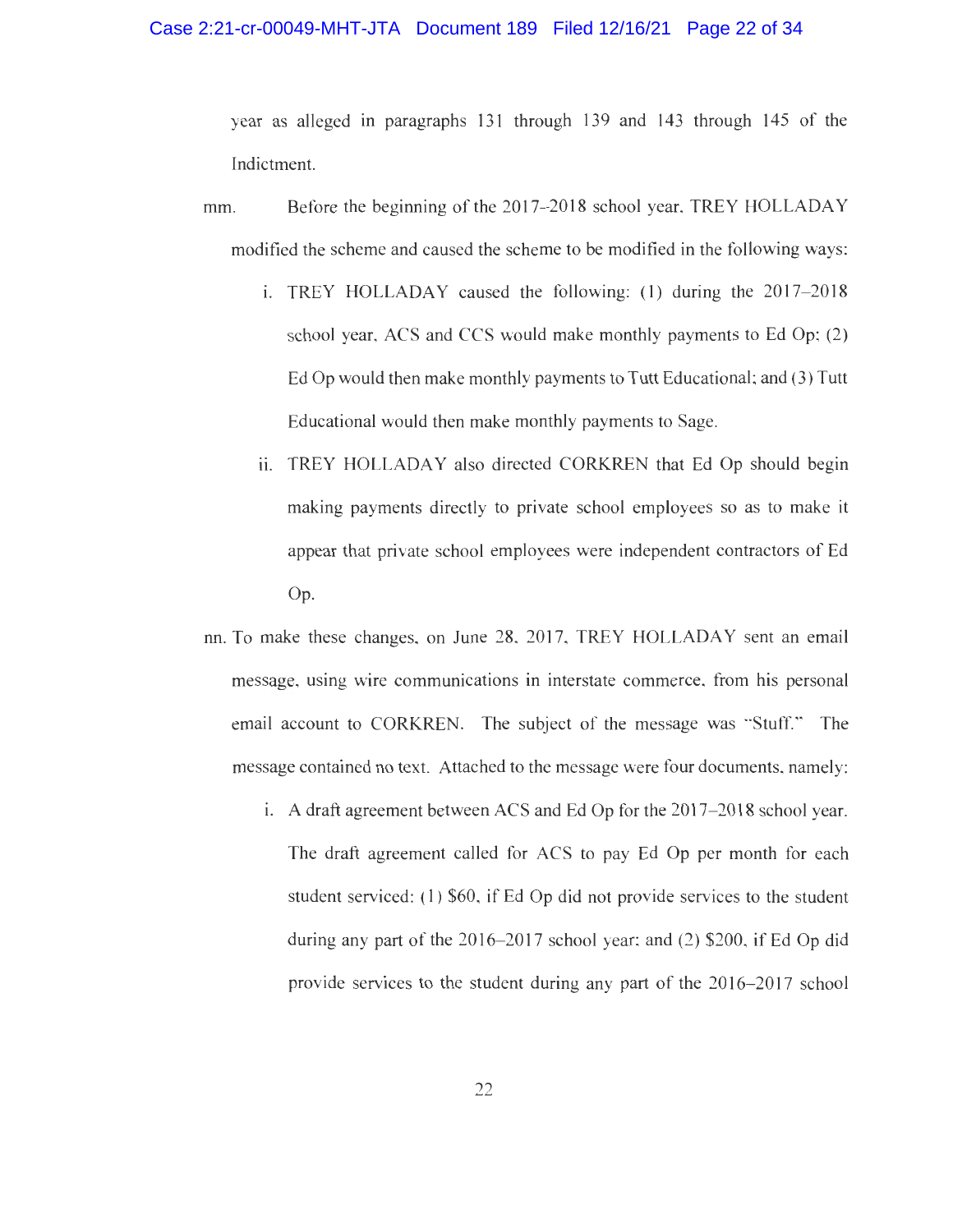### Case 2:21-cr-00049-MHT-JTA Document 189 Filed 12/16/21 Page 23 of 34

year. The term of the draft agreement was to be from July 1, 2017 through September 30, 2018.

- ii. A draft agreement between Ed Op and Tutt Educational. The draft agreement called for Tutt Educational to "provide the Chief Executive Officer of Educational Opportunities and Management, LLC . . . with guidance, advise [sic], and assistance conceming various independentvirtual education projects, including innovative education initiatives, personnel management and nontraditional education delivery." Under the draft agreement, Ed Op was to pay Tutt Educational: (1) a monthly payment of \$16,500; (2) a student management and professional development fee of \$16,500; (3) an internet connectivity fee of  $$10,000$ ; (4) for 10 months, a site service monthly fee of \$24,000; (5) if Ed Op did not provide Tutt Educational with laptop computers, then a single payment of \$135,000; and (6) other approved expenses. The draft agreement was to expire on June 30, 2018.
- iii. A draft agreement between Tutt Educational and Sage. The draft agreement called for Sage to provide "the Chief Executive Officer of Tutt Educational Services, LLC . . . with guidance, advise [sic], and assistance conceming professional development and teacher training." Under the draft agreement, Tutt Educational was to pay Sage a monthly fee of \$16,500. The draft agreement was to expire on June 30, 2018.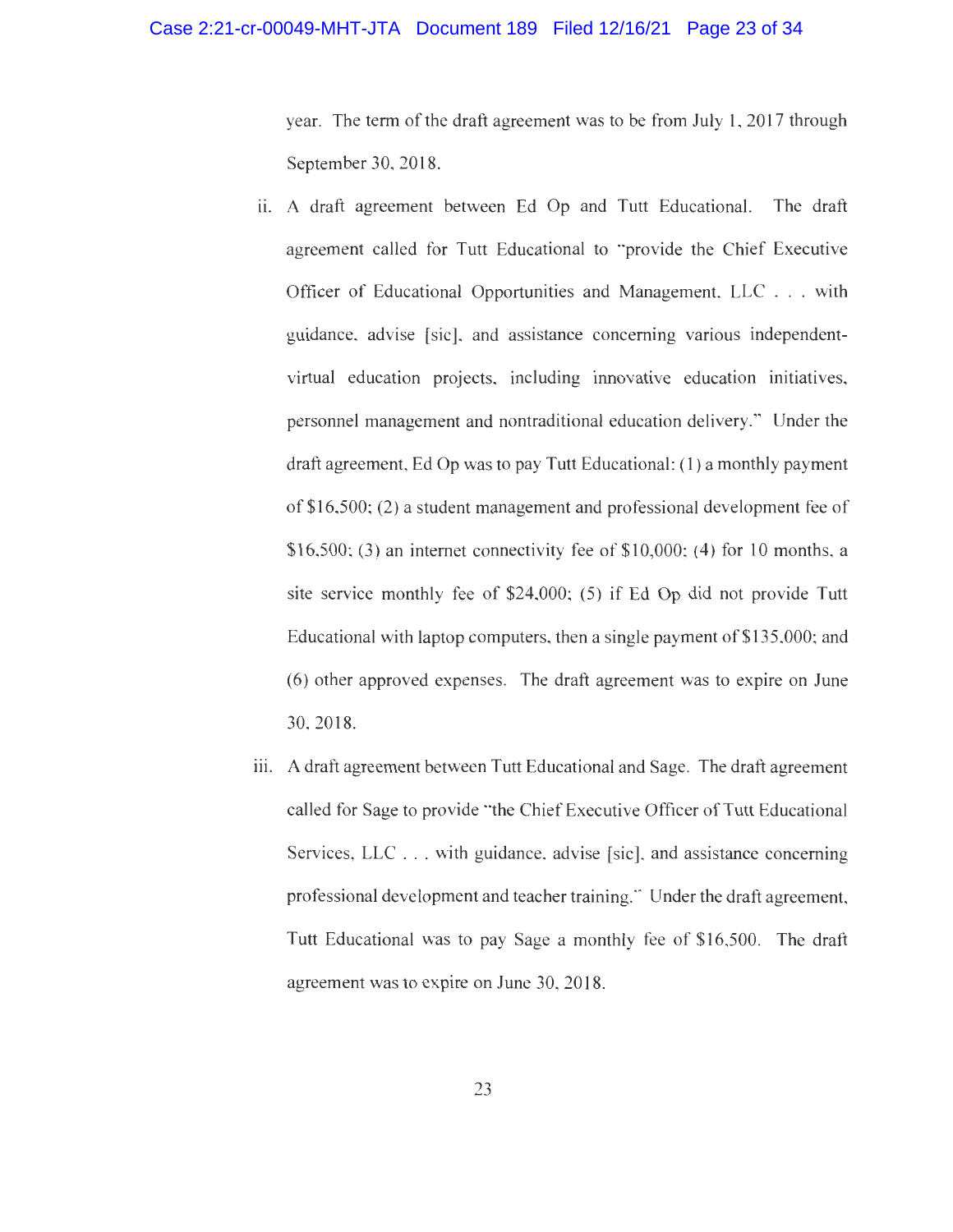- iv. A draft agreement template between Ed Op and a "contract teacher." The draft agreement template called for the teacher to provide "student instruction, grading, testing, counseling, reporting, and assistance concerning assigned virtual education students and nontraditional education delivery." Under the draft agreement template, Ed Op was to pay the teacher \$200 per student assigned. This would come in two payments. These payments would be distributed on December 15 and May 31 "or upon receipt of the required reports provided to the CEO." The draft agreement template also stated: "Payment to the Teacher will not be distributed until grade reports are received.'"
- oo. On August 17, 2017, the state superintendent of education sent a letter to TREY HOLLADAY. The letter stated that ASDE officials had learned, through contact with private school officials, that, "in exchange for enrollment and access to virtual content provided through Athens Renaissance School, the private school is offered a per student allotment as well as a laptop for each student enrolled." The state superintendent suggested that the enrollment of private school students was "in conflict with the Virtual School Law and call[ed] into question the legitimacy of a significant portion of the 2017 funded ADM [average daily membership] reported by ACS." At the conclusion of the letter, the state superintendent stated that the ASDE would "need to consider, among other things, an extrapolation of disallowed ADM [average daily membership] and corresponding consequences in funding."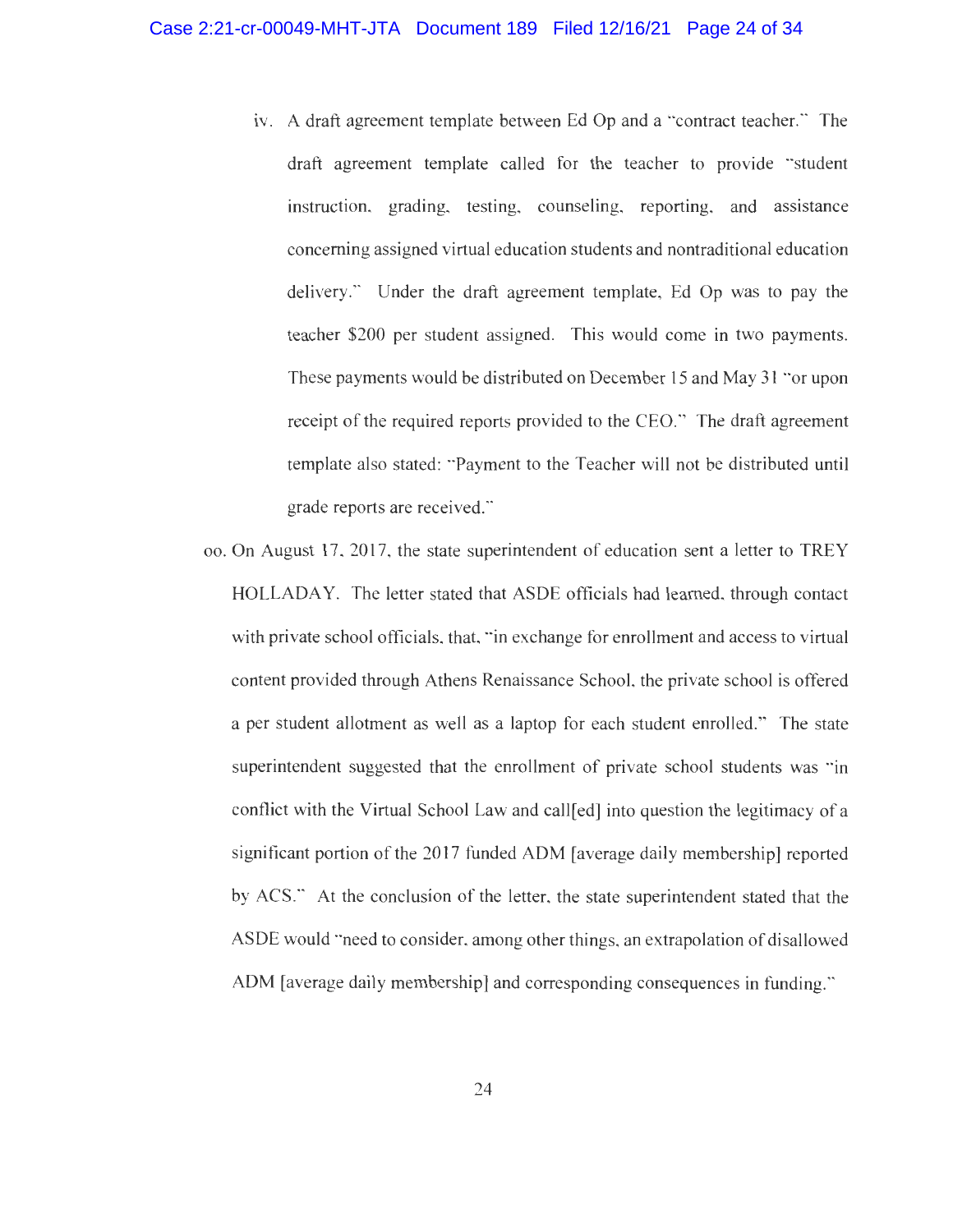- pp. After receiving this letter, TREY HOLLADAY shared it with TUTT. TREY HOLLADAY also discussed the matter, over the telephone and in person, with ASDE officials. During conversations, TREY HOLLADAY insisted that all students purportedly enrolled in Athens Renaissance were taking full course loads through Athens Renaissance. For example, on August 18, 2017, in an email message sent to a member of the Alabama board of education, TREY HOLLADAY wrote, "They are taking a full class load from us and we're educating them." As TREY HOLLADAY then knew, this statement was false.
- qq. During discussions with ASDE officials, TREY HOLLADAY learned that the ASDE had confirmed that, in the fall of 2016, ACS had included in its average daily membership report full-time students of the Lakeside School. Accordingly, in August of 2017, TREY HOLLADAY instructed CORKREN to discontinue issuing payments to the Lakeside School and informed him that ACS would not be enrolling the Lakeside School students for the 2017-2018 school year.
- rr. As part of an effort to convince ASDE officials that ACS had educated all of the private school students fraudulently enrolled in Athens Renaissance during the 2016-2017 school year, TREY HOLLADAY instructed CORKREN to obtain and to provide to ACS Odysseyware course completion reports for certain students of Marengo Academy and of the Lakeside School. CORKREN understood this to mean that he should falsify such reports so that they would falsely reflect that the students were taking full course loads through Odysseyware. The subject students had not taken full course loads through Odysseyware or any other curriculum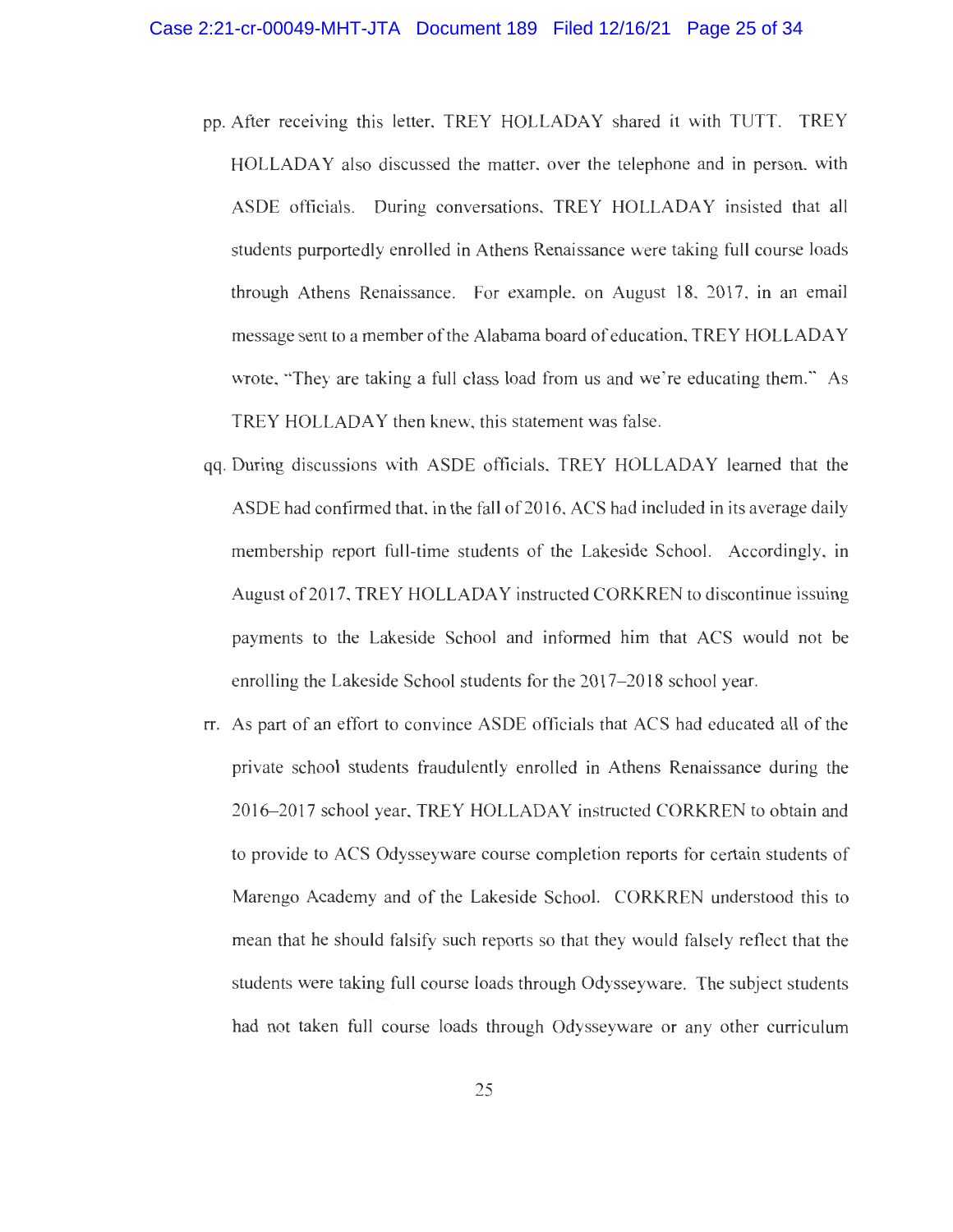provided by ACS during the 2016-2017 school year and any reports reflecting that they had would be false documents. CORKREN then prepared such false reports and submitted them to CARTER.

- ss. On November 17, 2017, CARTER sent an email message to the interim state superintendent of education and the deputy state superintendent of education for the division of administrative and financial services. CARTER copied TREY HOLLADAY on this email message. Attached to the email message were, among other things, 20 falsified Odysseyware course completion reports prepared by CORKREN. Each false report purported to show that the subject student (either a 2016-2017 full-time Lakeside School or Marengo Academy student) had taken a full course load through Odysseyware during the 2016-2017 school year. As CARTER and TREY HOLLADAY then knew, these documents were false. CARTER sent the documents to the ASDE officials for the purpose of causing the ASDE officials to authorize the issuance of full payment from the Education Trust Fund for the private school students fraudulently enrolled in Athens Renaissance during the 2016-2017 school year.
- tt. On October 10, 2017, officials with the ASDE, from ASDE offices in Montgomery, using wire communications in interstate commerce, extracted enrollment information from ACS's student information management database. The database reflected that full-time students of Marengo Academy, Jackson Academy, Pickens Academy, and Southern Academy had been enrolled as full-time ACS students for some or all of the 20-day period following Labor Day of 2017. These full-time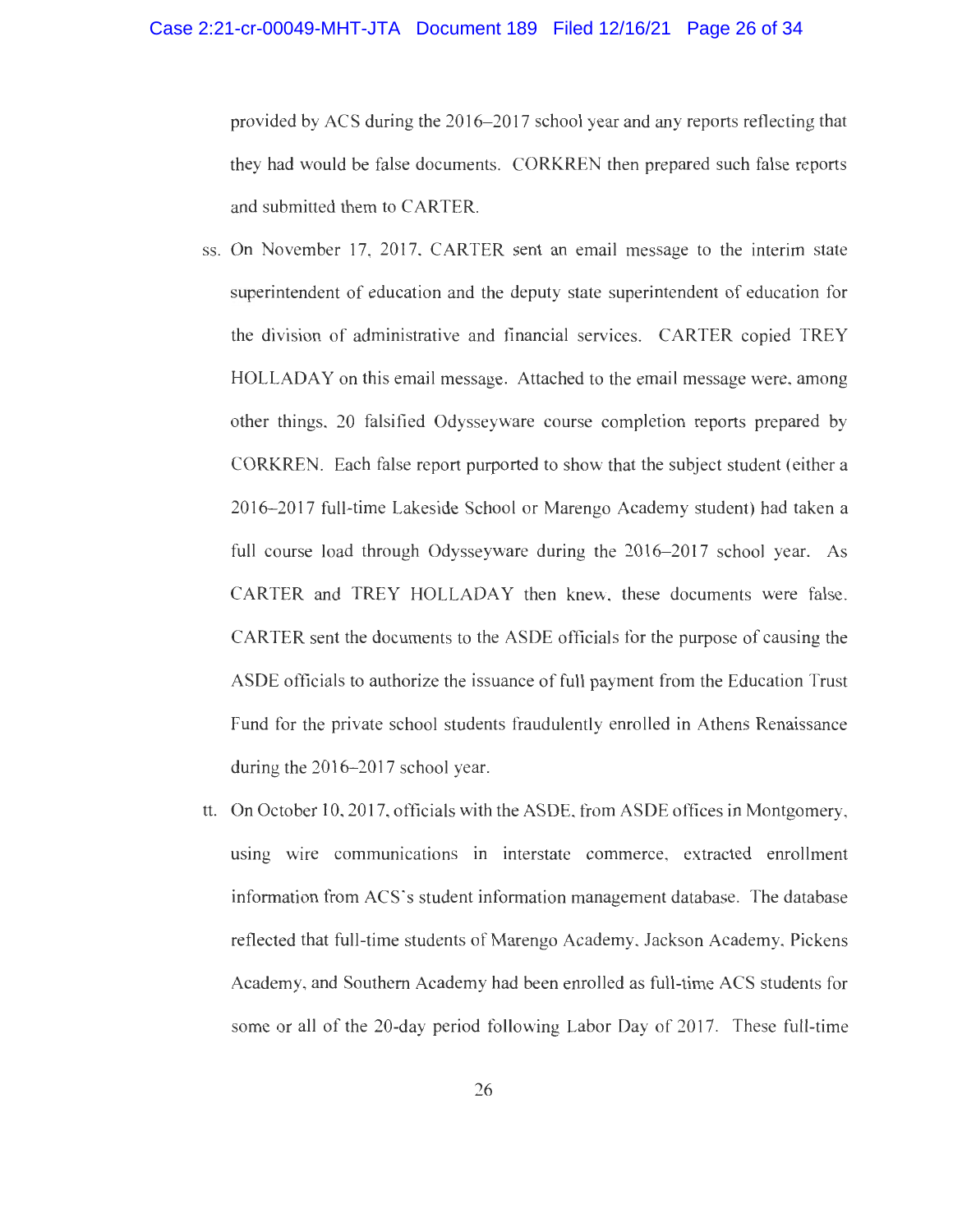#### Case 2:21-cr-00049-MHT-JTA Document 189 Filed 12/16/21 Page 27 of 34

private school students were, in no way, full-time virtual students of ACS. During that school year, private school grades came to ACS as they had the previous school year and were loaded into ACS's student information database.

- uu. During the summer of 2017, TREY HOLLADAY and CARTER began efforts to convert a portion of Athens Renaissance into a charter school. They wanted Athens Renaissance to remain a virtual school of ACS serving only students who resided within Athens and nearby areas. They wanted to create a new charter school that would serve students who resided outside of the area near Athens—including the private school students. The name of this charter school would be Alabama Renaissance.
- vv. On an unknown date, TREY HOLLADAY verbally explained to an ACS employee that if ACS were able to convert a portion of Athens Renaissance into a charter school that new charter school would be subject to less state oversight than Athens Renaissance. During that conversation, TREY HOLLADAY said, when discussing the level of control ACS would have over a charter school it authorized, "We don't have to deal with the state; we, we run, we are the state department at that point in time."
- ww. Throughout the 2017-2018 school year, TREY HOLLADAY, CARTER, and others attempted to persuade private schools to: (1) dissolve their existing private schools; (2) reconstitute as non-profit homeschool associations: and (3) allow the students of the new homeschool associations to be enrolled in Alabama Renaissance. The above-named co-conspirators explained to private school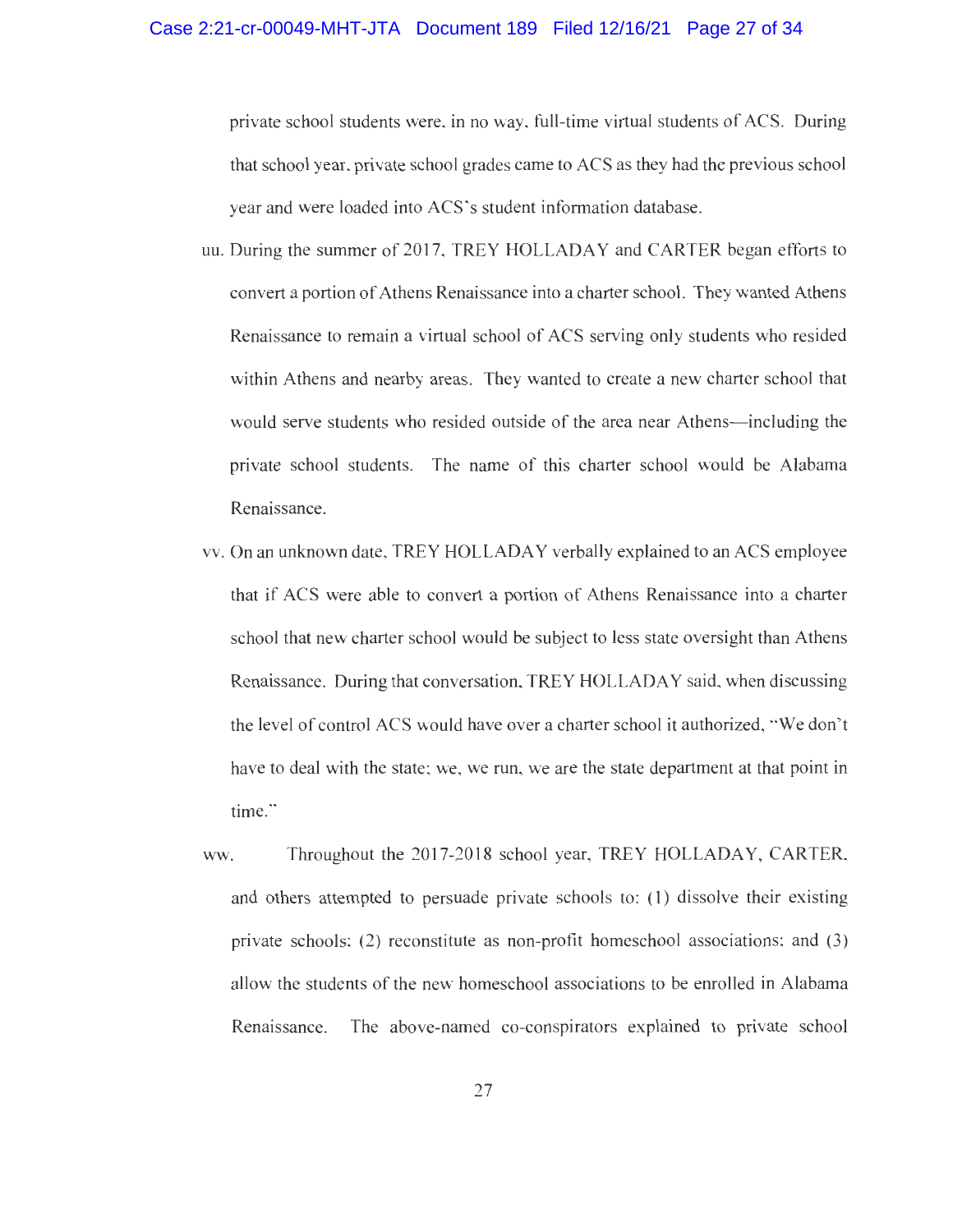officials that the effect of making these changes would be: (1) the new homeschool associations would be able to use virtual education curriculum; (2) the new homeschool associations would receive even more money from the state, through ACS and other entities, than they had been previously receiving (if the school had previously provided student information to ACS and received money for doing so); (3) the homeschool associations would still be able to collect tuition, in the form of "fees" or "donations," from students, would still be able to offer non-secular elective courses, would still be able to maintain brick-and-mortar campuses, and would otherwise still be able to, for the most part, function as they had as private schools. Among the private schools contacted regarding this plan were: Marion Academy, Jackson Academy, Southern Academy, Meadowview Christian School, and Camden Christian Academy.

- xx. During the 2016-2017 school year and the 2017-2018 school year, CARTER, at the direction of TREY HOLLADAY, arranged for standardized tests to be administered to the private school students. ACS bore the expense for this testing. Such testing was required so as to make it appear to state officials that the private school students were actually public school students.
- yy. TREY HOLLADAY acknowledges and agrees that, if the case went to trial, the government would establish that payments were made during the 2017-2018 school year as alleged in paragraphs 231 through 242 and 245 through 251 of the Indictment.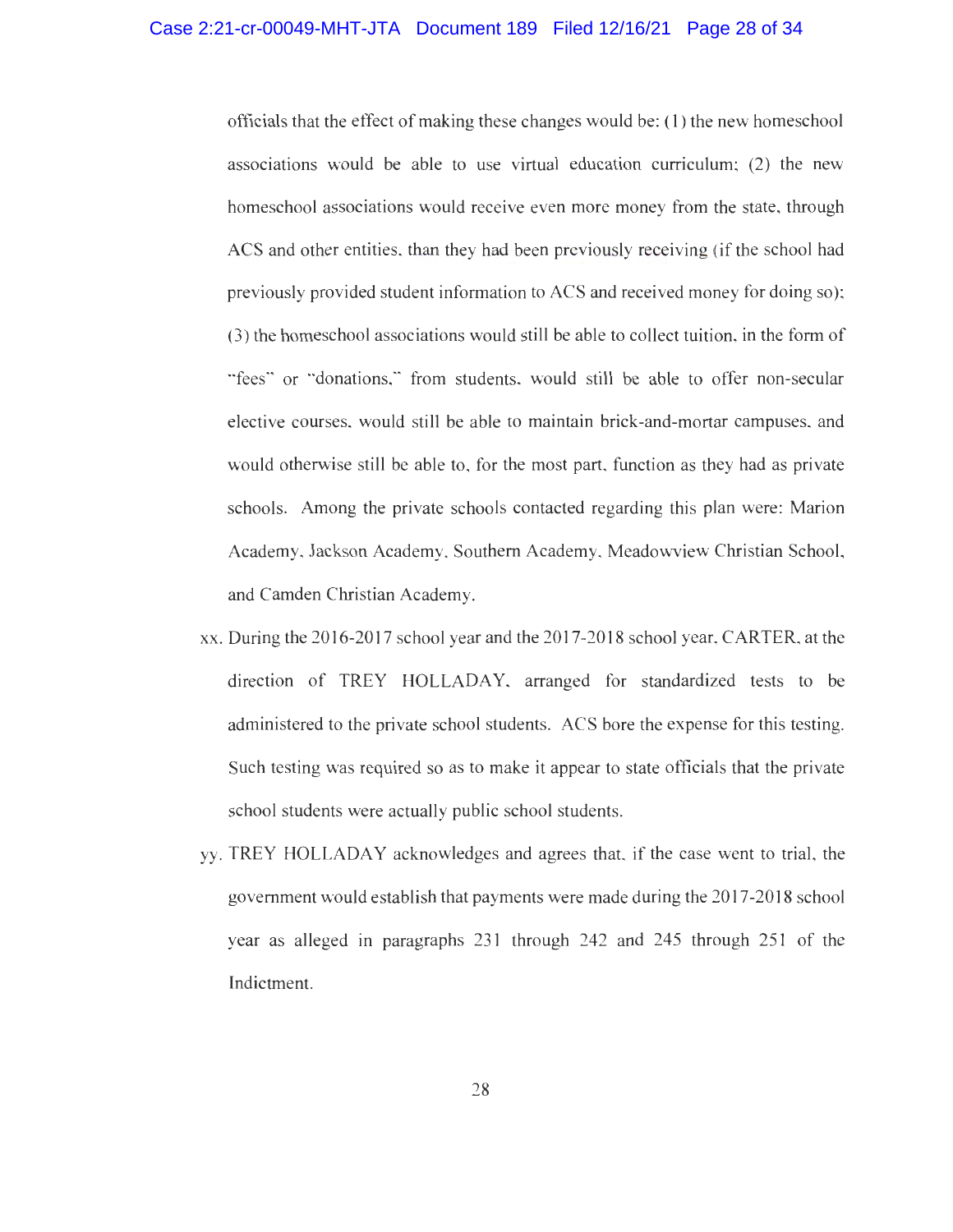### VI.THE DEFENDANT'S WAIVER OF APPEAL AND COLLATERAL ATTACK

24. Understanding that 18 U.S.C. § 3742 provides for appeal by a defendant of the sentence under certain circumstances, the defendant expressly waives any and all rights conferred by 18 U.S.C. § 3742 to appeal the conviction or sentence. The defendant further expressly waives the right to attack the conviction or sentence in any post-conviction proceeding, including proceedings pursuant to 28 U.S.C. § 2255. Exempt from this waiver is the right to appeal or collaterally attack the conviction or sentence on the grounds of ineffective assistance of counsel or prosecutorial misconduct.

25. In return for the above waiver by the defendant, the government does not waive its right to appeal any matter related to this case, as set forth at 18 U.S.C. § 3742(b). However, if the governrnent decides to exercise its right to appeal, the defendant is released from the appeal waiver and may pursue any appeal pursuant to 18 U.S.C. § 3742(a).

## VII.BREACH OF THE PLEA AGREEMENT

26. The parties agree that the issue of whether either party has breached this agreement at any time is one that will be resolved by the Court by a preponderance of the evidence, except as set forth in paragraph 27. The parties agree that, should either party obtain information causing the party to develop a good faith belief that the other party has breached this agreement, then the party will promptly file a written motion—or make an oral motion if doing so would be more expedient—asking that the Court declare the other party to be in breach of the plea agreement.

27. The parties agree that a breach of the plea agreement by the defendant would include, but not be limited to: (1) failing to fulfill each of the defendant's obligations under this plea agreement: (2) committing new criminal conduct: or (3) seeking to withdraw the guilty plea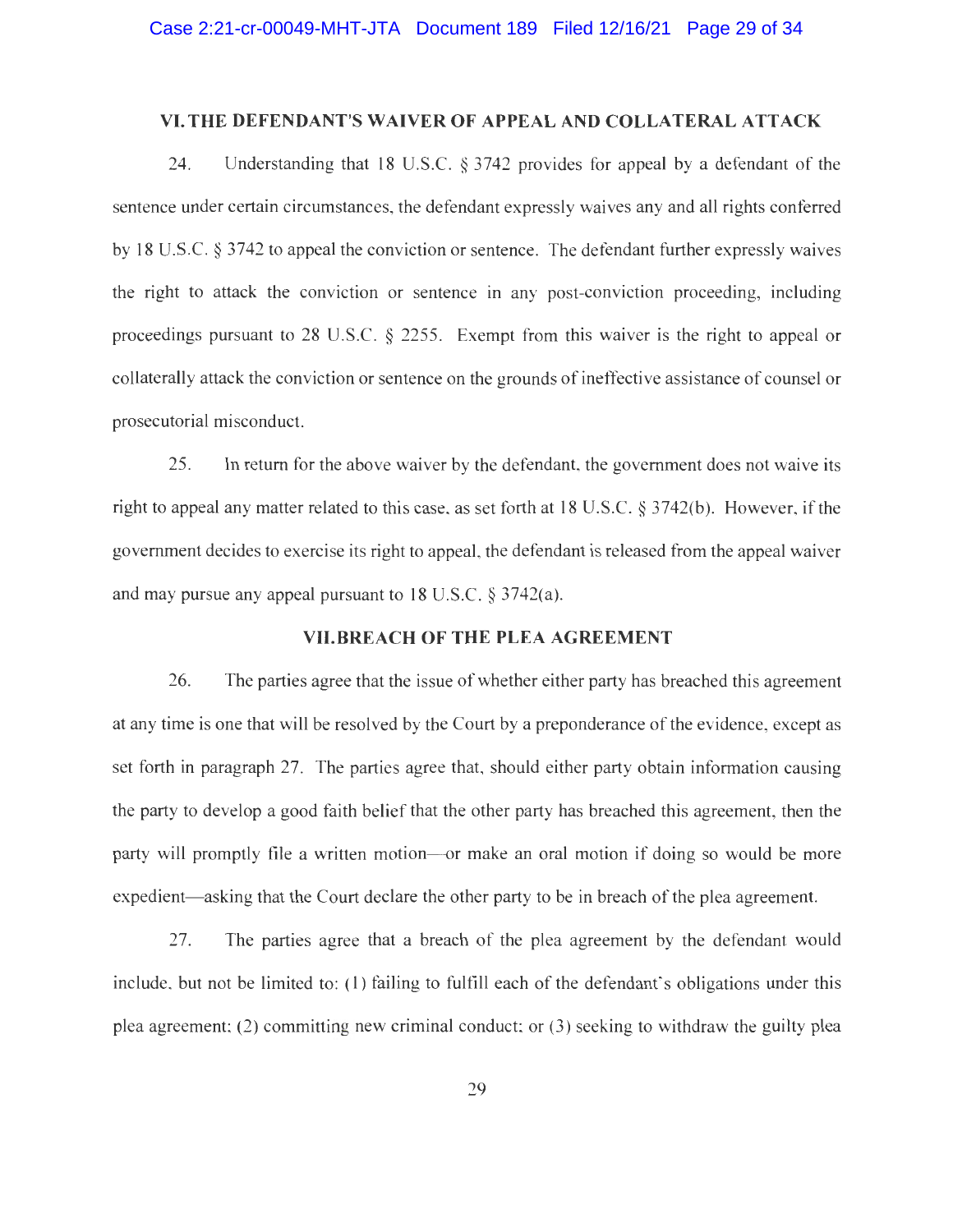### Case 2:21-cr-00049-MHT-JTA Document 189 Filed 12/16/21 Page 30 of 34

or otherwise engaging in conduct inconsistent with an acceptance of responsibility. Should the Court find the defendant to have breached this agreement: (1) the government will be free from its obligations under this agreement; (2) the defendant will not be permitted to withdraw the guilty plea; (3) the defendant's obligations and waivers under this agreement will remain in full force and effect; (4) the defendant will be subject to prosecution for other crimes; and (5) the government will be free to use against the defendant, directly and indirectly, in any criminal or civil proceeding, all statements by the defendant and any information or materials provided by the defendant, including statements made during the plea hearing and all statements made by the defendant pursuant to proffer letters.

28. The parties agree that, in the event that the defendant breaches this agreement by committing new criminal conduct, the government will be required to only establish probable cause to believe that the defendant committed a new criminal offense for the Court to find the defendant in breach of the plea agreement.

29. The parties agree that, should the Court find the government in breach of this plea agreement, the defendant may cancel this agreement and thus be released from the appellate and collateral attack waivers. The parties further agree that a breach of the plea agreement by the government will not automatically entitle the defendant to withdraw the guilty plea and, if the defendant should seek to withdraw the guilty plea on the basis of such a breach, then the defendant will be required to file a motion pursuant to Rule 11(d), which the government could oppose.

### VIII. THE DEFENDANT'S ACKNOWLEDGEMENTS

30. The defendant acknowledges that the Court is neither a party to nor bound by this agreement. The defendant understands and acknowledges that, although the parties are permitted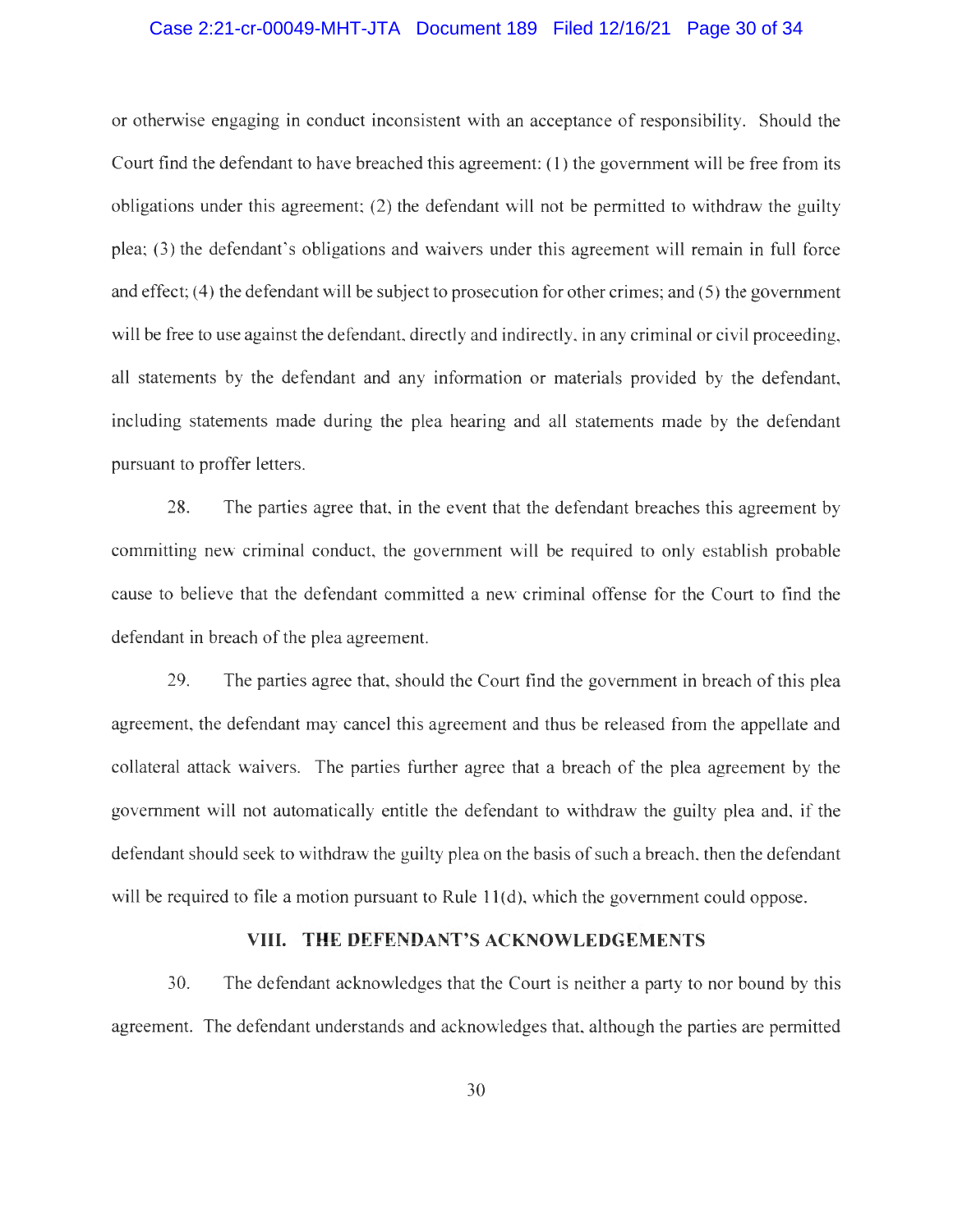### Case 2:21-cr-00049-MHT-JTA Document 189 Filed 12/16/21 Page 31 of 34

to make recommendations and present arguments to the Court, the Court will determine the advisory Guidelines range and the sentence. The defendant acknowledges that the defendant and the defendant's attorney have discussed the advisory Guidelines and the statutory sentencing factors set forth at 18 U.S.C. § 3553(a) and the defendant understands how those provisions may apply in this case. The defendant further understands that the defendant will have no right to withdraw a guilty plea on the basis that the Court calculates an advisory Guidelines range that differs from the range projected by the defense attorney or the government.

31. The defendant acknowledges that the defendant authorized and consented to the negotiations between the government and the attorney for the defendant that led to this agreement.

32. The defendant understands that: (1) in pleading guilty, the defendant may be required to make statements under oath; and (2) the government has a right to use against the defendant, in a prosecution for perjury or for making a false statement, any statement that the defendant makes. However, as the defendant understands, the government may not use as evidence against the defendant in any future proceeding involving the charges alleged in the Indictment or related offenses, the defendant's guilty plea if the Court permits the defendant to withdraw that guilty plea.

33. The defendant understands that if the defendant pleads guilty pursuant to this agreement and the Court accepts that guilty plea, the defendant will waive certain rights, namely: (1) the right to plead not guilty or to persist in a plea of not guilty: (2) the right to a jury trial; (3) the right to be represented by counsel—and if necessary to have the Court appoint counsel at trial and at every other stage of the proceeding; and (4) the right at trial to confront and cross-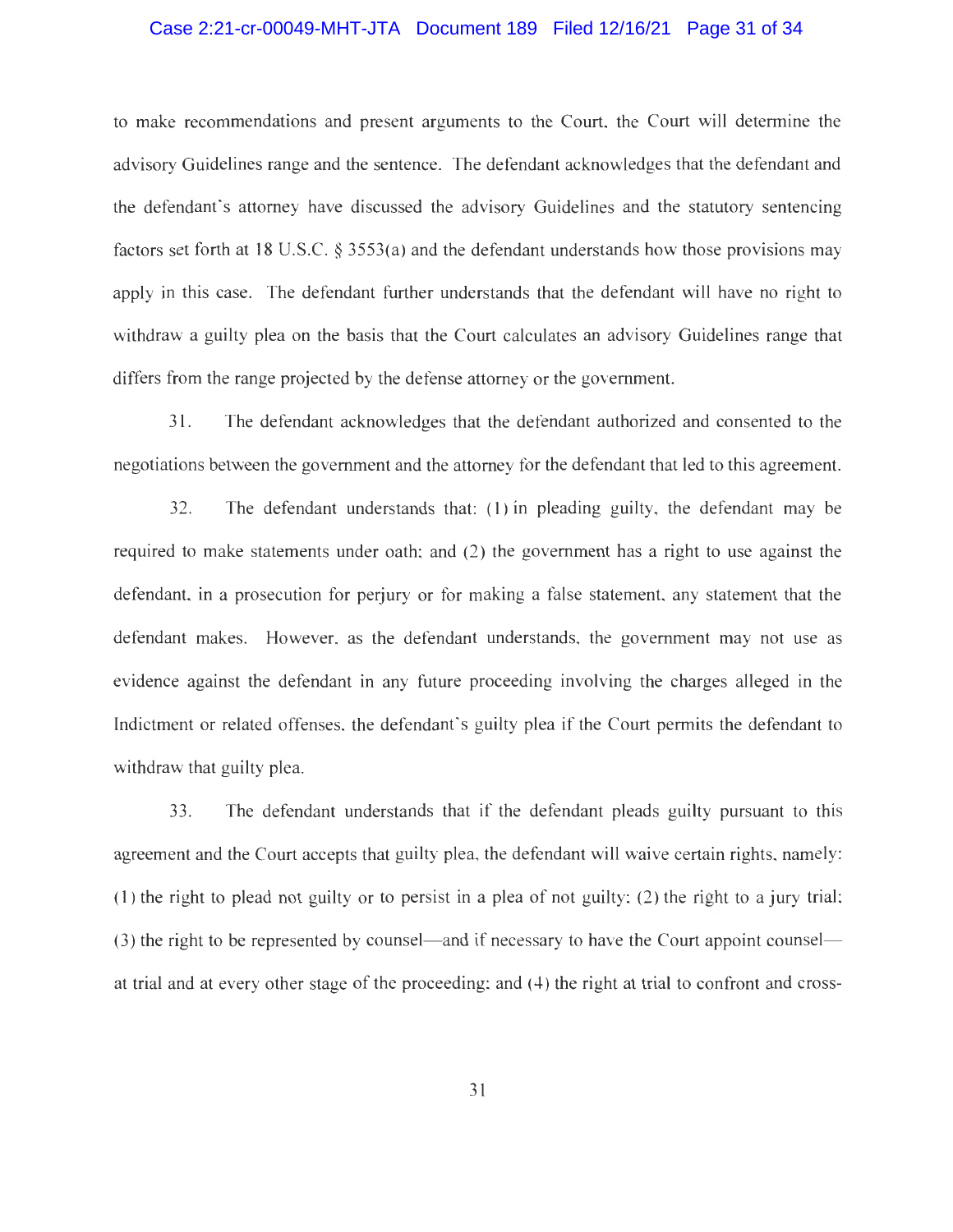### Case 2:21-cr-00049-MHT-JTA Document 189 Filed 12/16/21 Page 32 of 34

examine adverse witnesses, to be protected from compelled self-incrimination, to testify and present evidence, and to compel the attendance of witnesses.

34. The defendant understands: (1) the nature of each charge to which the defendant is pleading guilty; (2) the maximum and minimum possible penalties associated with each charge to which the defendant is pleading guilty, including imprisonment, fine, and a term of supervised release; (3) any applicable mandatory minimum penalty associated with a charge to which the defendant is pleading guilty; (4) any applicable forfeiture provision applicable to a charge to which the defendant is pleading guilty;  $(5)$  the Court's authority to order restitution; and  $(6)$  the Court's obligation to impose a special assessment.

35. The defendant confirms that the entirety of any agreement between the defendant and the government is set forth in this agreement and any addendum to this agreement and that the government has not made any promises to the defendant other than those contained in this agreement and any addendum to this agreement. This agreement consists of 33 pages and 40 paragraphs and an addendum.

36. The defendant confirms that counsel has competently and effectively represented the defendant throughout the proceedings leading to the entry of a guilty plea. The defendant is satisfied with such representation.

37. The defendant acknowledges that the defendant enters this plea agreement and pleads guilty freely and voluntarily. That is, the defendant acts without being influenced by any threats, force, intimidation, or coercion of any kind.

38. The defendant understands that this agreement binds only the Office of the United States Attorney for the Middle District of Alabama and that the agreement does not bind any other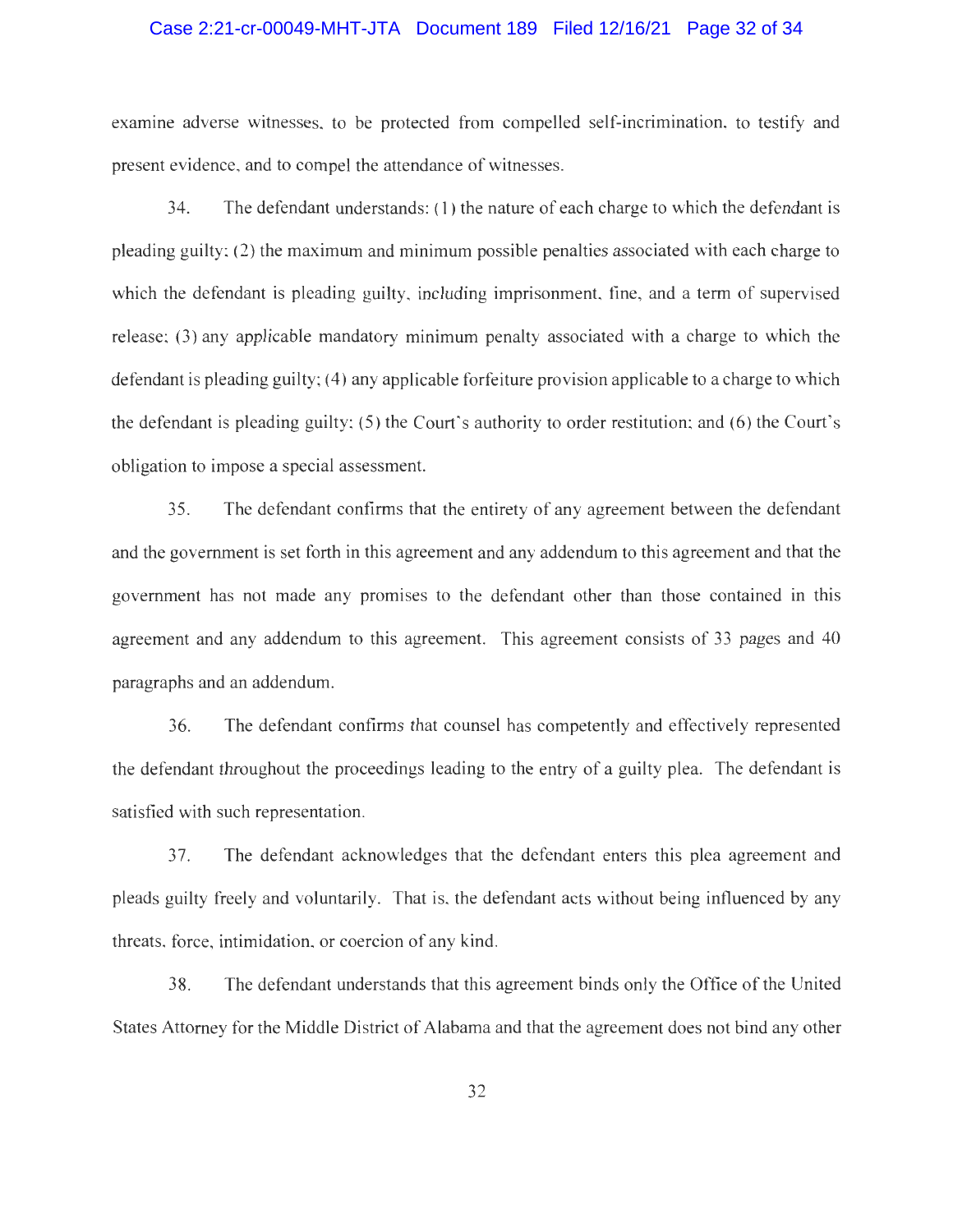### Case 2:21-cr-00049-MHT-JTA Document 189 Filed 12/16/21 Page 33 of 34

component of the United States Department of Justice, nor does it bind any state or local prosecuting authority.

### IX. THE ATTORNEYS' ACKNOWLEDGEMENTS

39. The attorneys for the government and for the defendant acknowledge that this plea agreement contains the entirety of any agreement between the parties and that the parties reached this plea agreement in accordance with the procedure set forth at Rule 11.

40. The attorney for the defendant confirms that the attorney for the defendant advised the defendant of: (1) the nature of the charges to which the defendant is pleading guilty; (2) the penalties associated with those charges; (3) the rights that the defendant is waiving by pleading guilty; and (4) the possibility that statements made by the defendant under oath during a plea hearing may be used against the defendant in a subsequent prosecution for perjury or for making a false statement.

This  $13\text{th}$  day of  $D_{\text{e}}$   $\text{cm}/2021$ .

Respectfully submitted.

**VERNE H. SPEIRS** ATTORNEY FOR THE UNITED STATES ACTING UNDER AUTHORITY CONFERRED BY 28 U.S.C. § 515

Jonathan S. Ross **Assistant United States Attorney** 

Alice S. LaCour Assistant United States Attorney

Brett J. Talley

Assistant United States Attorney